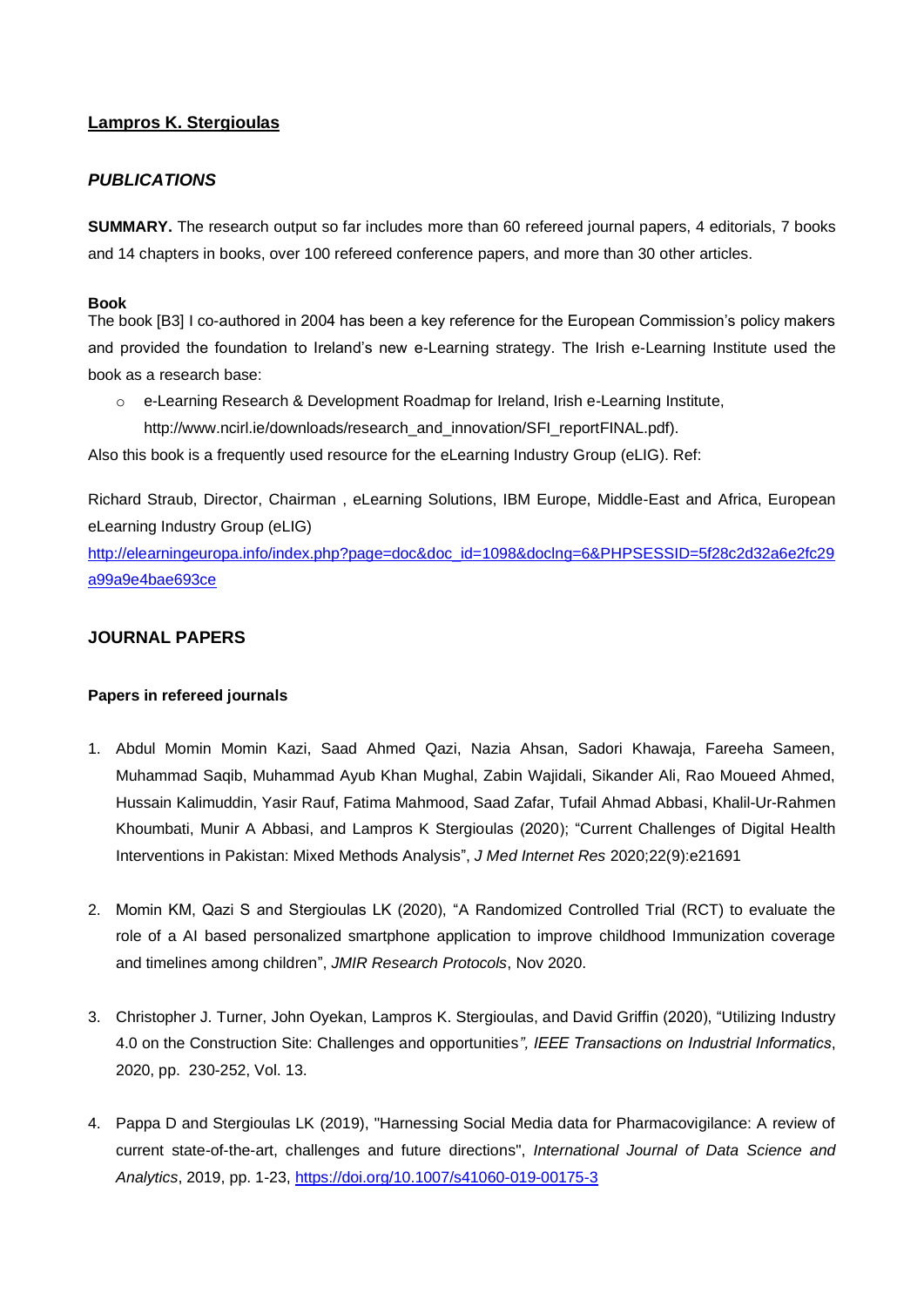- 5. S. Psycharis, D. Mastorodimos, K. Kalovrektis, P. Papazoglou, L.K. Stergioulas, and M. Abbasi (2019), Algorithm Visualization and its impact on Self-efficacy, Metacognition and Computational Thinking Concepts using the Computational Pedagogy model in STEM content epistemology, *Int. J. Phys. Chem. Education*, accepted, 2019.
- 6. Abbasi A and Stergioulas LK, "Data-driven Innovation and Digital Transformation in Urban Living: challenges and opportunities" - the paper identifies and discusses the current needs, demands, challenges, opportunities, as well as research gaps and future research directions in the area of datadriven transformation in Urban Living. For Special Issue in the journal "*Technological Forecasting and Social Change*", 2019 (Accepted).
- 7. Abbasi M, Vassilopoulou P, and Stergioulas LK (2017), Technology Roadmap for the Creative Industries, *Creative Industries Journal*, Volume 10, 2017 - Issue 1, pp. 40-58. (achieved more than 300 reads on ResearchGate)
- 8. Fakhimi M, Mustafee N, and Stergioulas LK (2016). An investigation into modeling and simulation approaches for sustainable operations management, *Simulation: Transactions of the Society for Modeling and Simulation International*, 92(10), 907-919.
- 9. Jahangirian M, Taylor SJE, Eatock J, Stergioulas LK, Taylor PM. (2014) 'Causal study of low stakeholder engagement in healthcare simulation projects'. *Journal of the Operational Research Society*.
- 10. Jahangirian M, Naseer A, Stergioulas L, Young T, Eldabi T, Brailsford S, Patel B, Harper P, Simulation in health-care: Lessons from other sectors, *Operational Research: An International Journal*, Springer-Verlag 12(1):45-55, 2012.
- 11. Hu J, Wang Z, Gao H, Stergioulas LK, Robust sliding mode control for discrete stochastic systems with mixed time delays, randomly occurring uncertainties, and randomly occurring nonlinearities, *IEEE Transactions on Industrial Electronics* 59(7):3008-3015 Jul 2012.
- 12. Hu J, Wang Z, Gao H, Stergioulas LK, Probability-guaranteed H∞ finite-horizon filtering for a class of nonlinear time-varying systems with sensor saturations, *Systems & Control Letters* 61(4):477-484 Apr 2012.
- 13. Hu J, Wang Z, Gao H, Stergioulas LK, Robust H ∞ sliding mode control for discrete time-delay systems with stochastic nonlinearities, *Journal of the Franklin Institute* 349(4):1459-1479 2012.
- 14. J. Hu, Z. Wang, Y. Niu and L. K. Stergioulas, H-infinity sliding mode observer design for a class of nonlinear discrete time-delay systems: a delay-fractioning approach, *International Journal of Robust and Nonlinear Control,* (ISSN 1049-8923) Vol. 22, No. 16, Nov. 2012, pp. 1806–1826.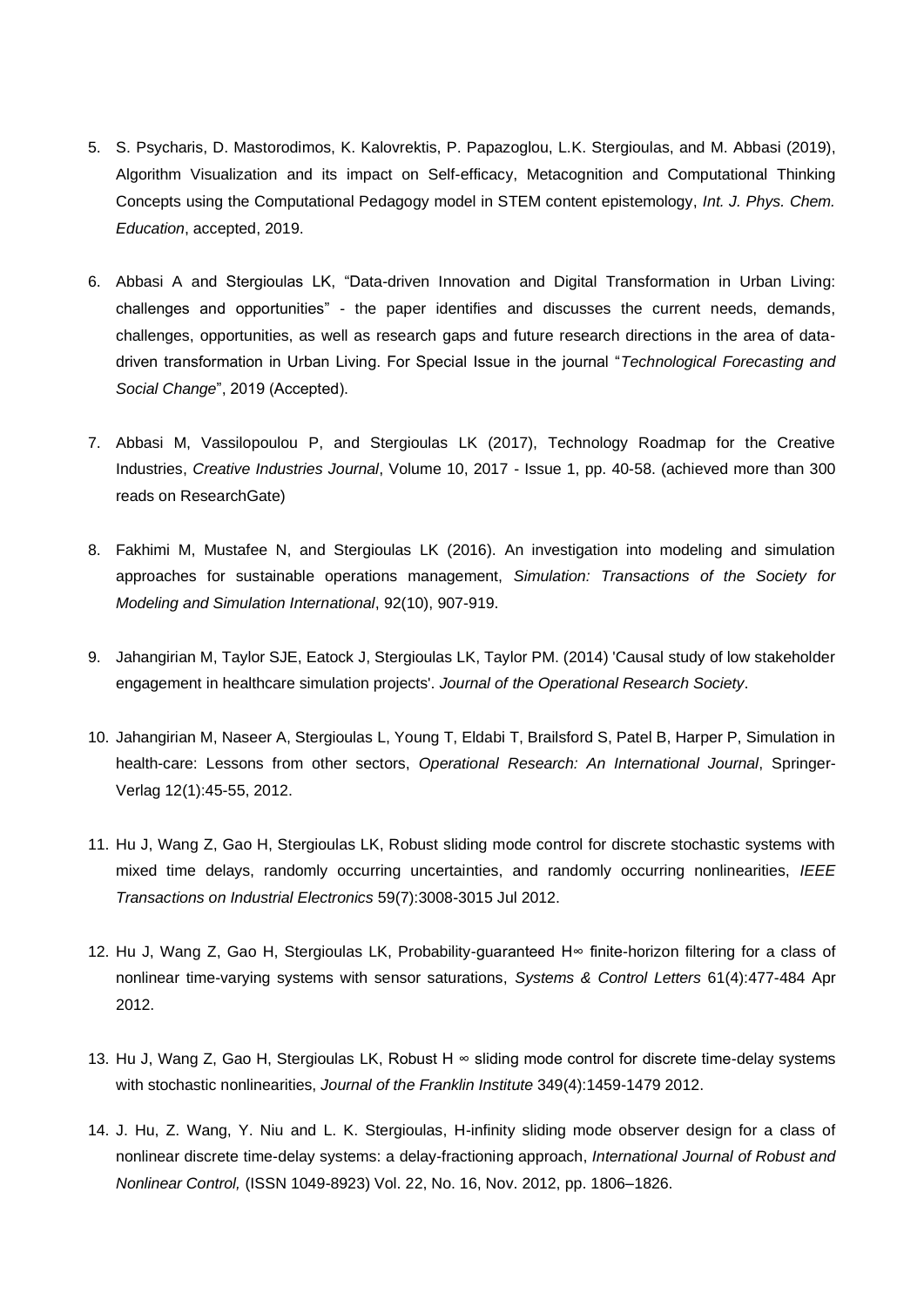15. Jahangirian, M., Eldabi, T., Garg, L., Jun, GT., Naseer, A., Patel, B., Stergioulas, L.K., and Young, T., (2011), A rapid review method for extremely large corpora of literature: Applications to the domains of modelling, simulation, and management, *International Journal of Information Management* 31 (3) : 234- 243.

[Impact factor: 2.282 (ISI Thomson - Reuters)]

16. Jahangirian, M., Eldabi, T., Naseer, A., Stergioulas, L.K. and Young, T. (2010), Simulation in Manufacturing and Business: A Review, *European Journal of Operational Research*, Vol. 203, pp. 1-13. *This paper has ranked top of the top-25 hottest EJOR articles list, and within the top 10 of the 25 hottest articles of ScienceDirect in the general Computer Science field.* [http://top25.sciencedirect.com/subject/computer-science/7/journal/european-journal-of-operational](http://top25.sciencedirect.com/subject/computer-science/7/journal/european-journal-of-operational-research/03772217/archive/24/)[research/03772217/archive/24/](http://top25.sciencedirect.com/subject/computer-science/7/journal/european-journal-of-operational-research/03772217/archive/24/) and [http://top25.sciencedirect.com/subject/computer](https://owa1.brunel.ac.uk/exchweb/bin/redir.asp?URL=http://top25.sciencedirect.com/subject/computer-science/7/archive/24/)[science/7/archive/24/](https://owa1.brunel.ac.uk/exchweb/bin/redir.asp?URL=http://top25.sciencedirect.com/subject/computer-science/7/archive/24/)

[Impact factor: 1.627 (JCR, Web of Science)]

- 17. Naseer, A. and Stergioulas, L.K. (2010), Web-Services Based Resource Discovery Model and Service Deployment on HealthGrids, *IEEE Transactions on Information Technology in Biomedicine*, Vol.13, No. 3, pp. 839-845. [Impact factor: 1.44 (ResearchGate)]
- 18. G. E. Boultadakis, G. K. Kalognomos, A. V. Karakasiliotis, P. V. Frangos, L. K. Stergioulas (2009). A Comparative Study of Bilinear Time–Frequency Transforms of ISAR Signals for Air Target Imaging, *Electronics and Electrical Engineering*, pp. 87-93. [Impact factor: 0.5 (ISI Thomson, ISI Inspec)]
- 19. C.A. Ioannou, P. Panagiotopoulos, and L.K. Stergioulas (2009), Roadmapping as a Collaborative Strategic Decision-Making Process: Shaping Social Dialogue Options for the European Banking Sector, *Engineering and Technology*, World Academy of Science, Vol. 54, pp. 770-776.
- 20. T. Serif, G. Ghinea, L.K. Stergioulas, S. Chen, T. Tiropanis and S. Tsekeridou (2008), Satellite-based delivery of educational content to geographically isolated communities: a service based approach, *ACM Personal and Ubiquitous Computing*, Vol. 13, No. 3, pp. 229-241. [Impact factor: 1.1 (ISI)]
- 21. S. Tsekeridou, T. Tiropanis, D. Rorris, C. Makropoulos, T. Serif, L. Stergioulas (2008), Satellite-enabled Educational Service Requirements Analysis based on User Feedback, *International Journal of Knowledge and Learning* (IJKL), ISSN (Online): 1741-1017 - ISSN (Print): 1741-1009, Vol. 4 (2&3), pp. 272-284.

[Impact factor: 1.2 (JCR)]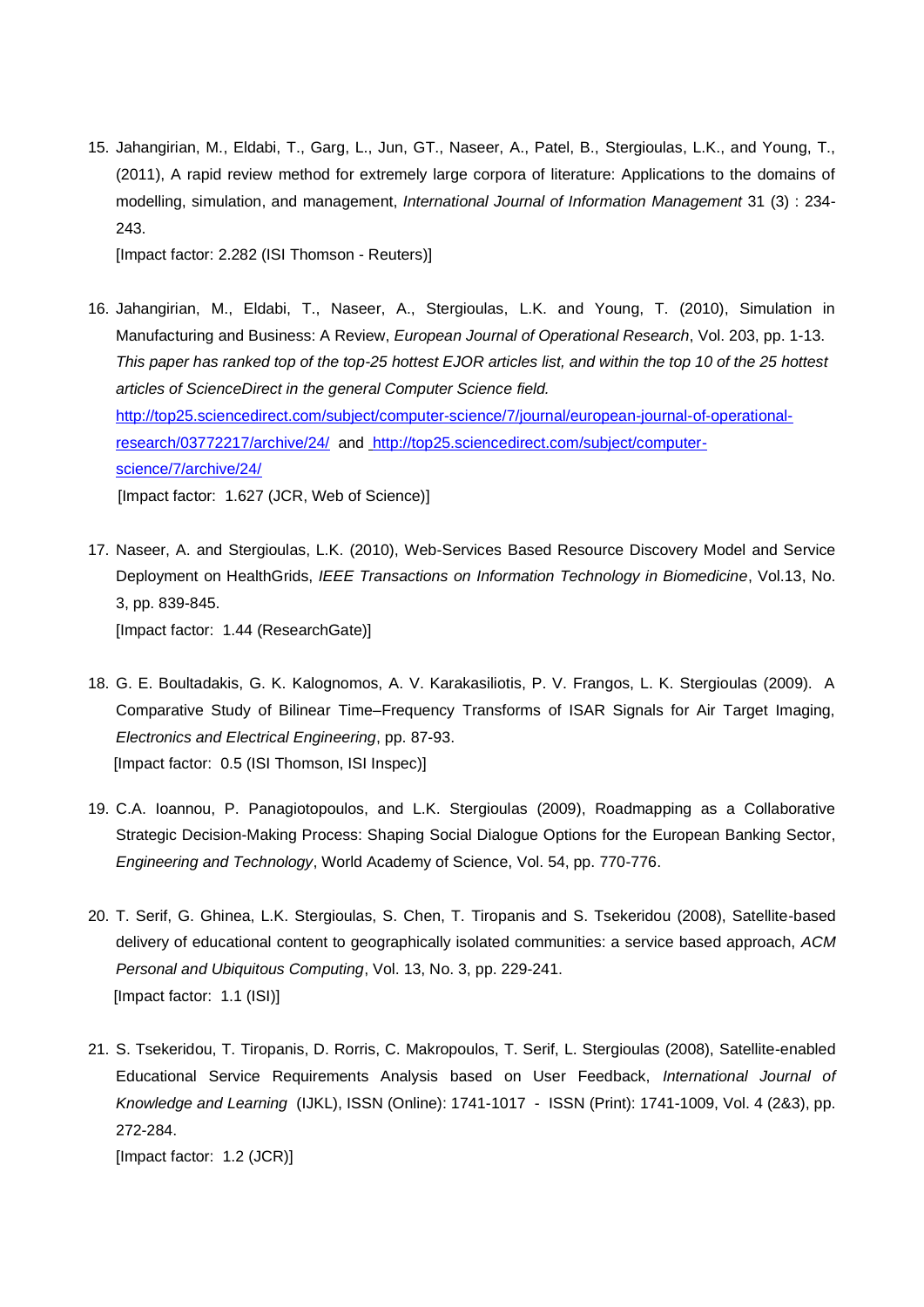- *22.* H. Drenoyianni, L.K. Stergioulas, and V. Dagiene (2008), Taking a step towards a European educational framework for "digital literacy": The establishment of a network of experts and educational keystakeholders, *International Journal of Social and Humanistic Computing,* Vol. 1 (1), pp. 53-66.
- 23. Pappa D., Stergioulas L.K., and Telonis P. (2008), The role of knowledge management in the pharmaceutical enterprise, *International Journal of Technology Management* (IJTM), Vol. 44, pp. 127- 144.
- 24. [M. Mohd. Yusof,](http://www.informatik.uni-trier.de/~ley/db/indices/a-tree/y/Yusof:Maryati_Mohd=.html) J. Kuljis, A. Papazafeiropoulou, and L. K. Stergioulas (2008), An evaluation framework for Health Information Systems: incorporating human, and organization and technology-fit factors (HOTfit), *International Journal of Medical Informatics*, Vol. 77, No. 6, pp. 377-385. [Impact factor: 2.754 (ISI Web of Knowledge, Web of Science)] (achieved more than 4,000 reads on ResearchGate]
- 25. [M. Mohd. Yusof,](http://www.informatik.uni-trier.de/~ley/db/indices/a-tree/y/Yusof:Maryati_Mohd=.html) A. Papazafeiropoulou, [R.J. Paul,](http://www.informatik.uni-trier.de/~ley/db/indices/a-tree/p/Paul:Ray_J=.html) and L. K. Stergioulas (2008), Investigating evaluation framework for Health Information Systems, *International Journal of Medical Informatics*, Vol. 77, No. 6, pp. 386-398.

[Impact factor: 2.754 (ISI Web of Knowledge, Web of Science)]

"Best of medical informatics" paper (IJMI paper) from the International Medical Informatics Association, selected for publication in the IMIA Yearbook of Medical Informatics 2009 \*IJMI has acknowledged this paper as one of the most highly cited (in the top-7) in the field [see *Editorial, International Journal of Medical Informatics, 79 ( 2010), pp. 733–735*].

- 26. Pappa D. and Stergioulas L.K. (2008), Business-process oriented learning: the emerging role of corporate Information Systems, International Journal of Business Science and Applied Management, Vol. 3, No. 2, pp. 37-48.
- 27. V. Kamtsiou, A. Naeve, L.K. Stergioulas and T. Koskinen (2007), Roadmapping as a Knowledge Creation Process: The PROLEARN Roadmap, *Journal of Universal Knowledge Management*, Vol. 1, No. 3, pp.163-173. [Impact factor: 0.34 (CiteSeer, estimated)].
- 28. S. Qazi, A. Georgakis, L.K. Stergioulas and M. Shikh-Bahaei (2007), Interference Suppression in the Wigner Distribution using Fractional Fourier Transformation and Signal Synthesis, *IEEE Transactions on Signal Processing*, Vol. 55, No. 6, Pt. 2, pp. 3148-3149. [Impact factor: 1.8 (Web of Knowledge)]
- 29. S.A. Qazi and L.K. Stergioulas (2007), Fractional Fourier Transform based Blind Cross-Term Detection and signal synthesis in Wigner distributions, *Mediterranean Journal of Electronics and Communications,* Volume 3, No. 3, July 2007, ISSN: 1744-2400, pp. 93-99.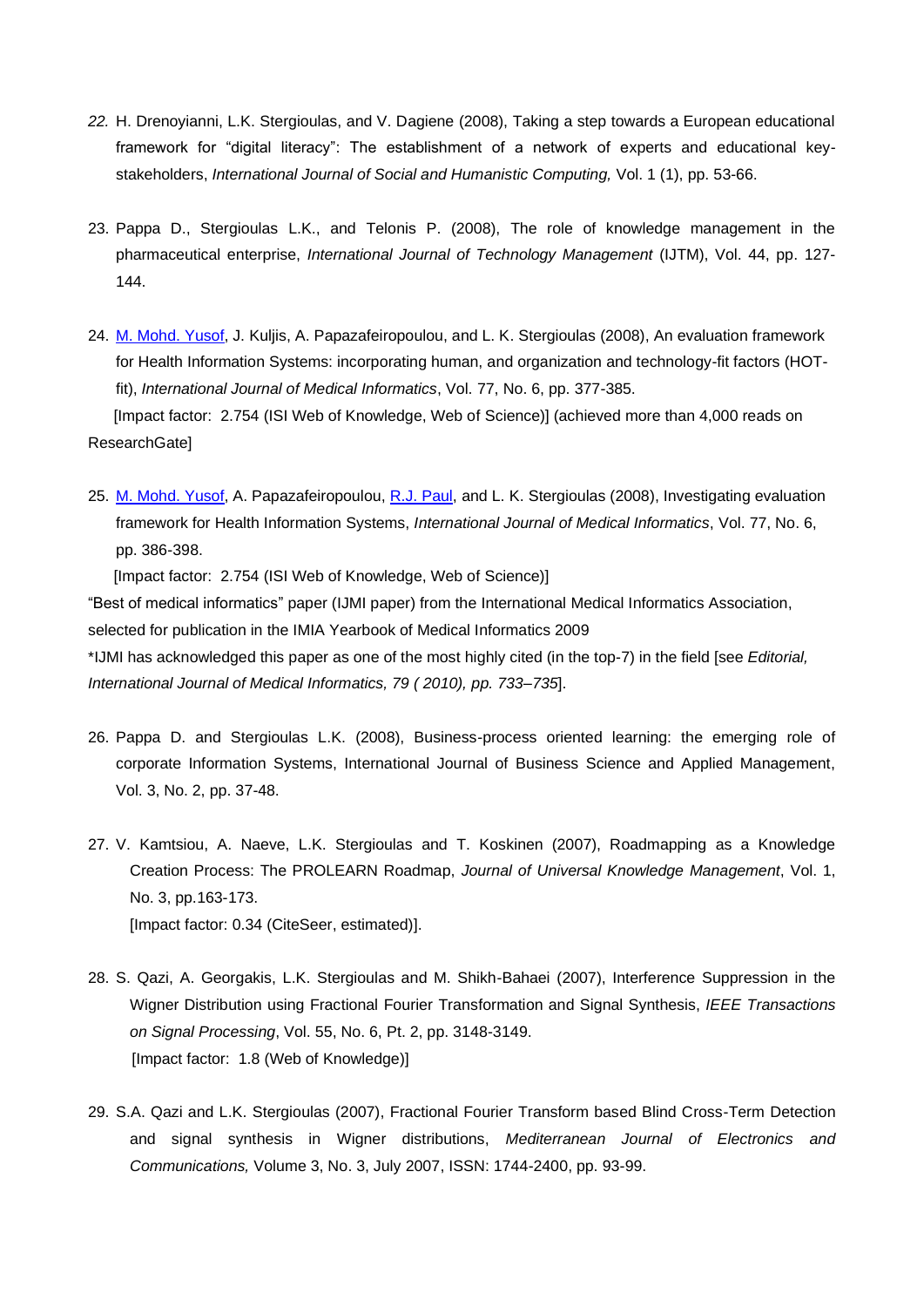- 30. Pappa, D., Telonis, P., and Stergioulas (2006), L. K., Management of medicines information for patient safety, *Journal of Telemedicine and Telecare*, Volume 12, July 2006, pp. 34-36(3). [Impact factor: 1.094 (ISI Web of Knowledge)]
- 31. Qazi, S.A. and Stergioulas, L.K. (2006), Nested Wigner Distributions: Properties and Applications, *IEEE Transactions on Signal Processing*, 54 (12), pp. 4662-4674. [Impact factor: 1.8 (Web of Knowledge)]
- 32. Nunome, H., Lake, M., Georgakis, A. and Stergioulas, L.K., Impact Phase Kinematics of Instep Kicking in Soccer (2006), *Journal of Sports Sciences* 24 (1), pp. 11-22. \* [Impact factor: 1.7 (Web of Knowledge)]
- 33. A Naseer, A. and Stergioulas, L.K. (2006), Resource Discovery in Grids and Other Distributed Environments: States of the Art. *Multiagent and Grid Systems*, IOS Press, Vol. 2, No. 2, pp. 163-182.
- 34. Gandecha R R, Atkinson C, Papazafeiropoulou A, and L.K. Stergioulas (2005), Machines and Machinations, The Integrated Care Record Service in the UK National Health Service, *Journal of International Technology and Information Management*, Vol. 4, No. 4, pp. 1-12 (selected as Keynote paper for this issue).

35. V. Kamtsiou, A. Naeve, L.K. Stergioulas, T. Koskinen (2006), "Roadmapping as a Knowledge Creation Process", In K. Tochtermann, H. Maurer (Eds.): Proceedings of I-KNOW '06, 6th International Conference on Knowledge Management, Graz, Austria, September 6 - 8, 2006, Special Issue: *J.UCS (Journal of Universal Computer Science) Proceedings,* Springer, ISSN: 0948/695x, pp. 203 -212. (Best paper award). (Special Issue for the I-KNOW '06 Conference)

[Impact factor: 0.36 (CiteSeer)]

- 36. S.A. Qazi, S. Ayoubian, and L.K. Stergioulas (2005), Time-frequency and time-frequency coherence correlates of change blindness - using Wigner distributions, WSEAS *Transactions on Mathematics and Computers in Biology and Biomedicine*, ISSN: 1109-9518, July 2005, Vol. 2, No. 3, pp. 290-294.
- 37. L.K. Stergioulas, P. Telonis, Y. Manolessos, T. Tiropanis, D. Pappa, M. Moatsos, G. Ghinea, K. Mamoukaris, V. Kamtsiou, and C. Makropoulos (2004), Broadband Access Satellite Enabled Education: The BASE² Project, WSEAS *Transactions on Information Science and Applications*, Vol. 1, No. 5, pp. 1394-1399.
- 38. L.K. Stergioulas and A. Vourdas (2004), "The Bargmann analytic representation in signal analysis", *Journal of Computational and Applied Mathematics,* Vol. 167, No. 1, pp. 183-192, 2004.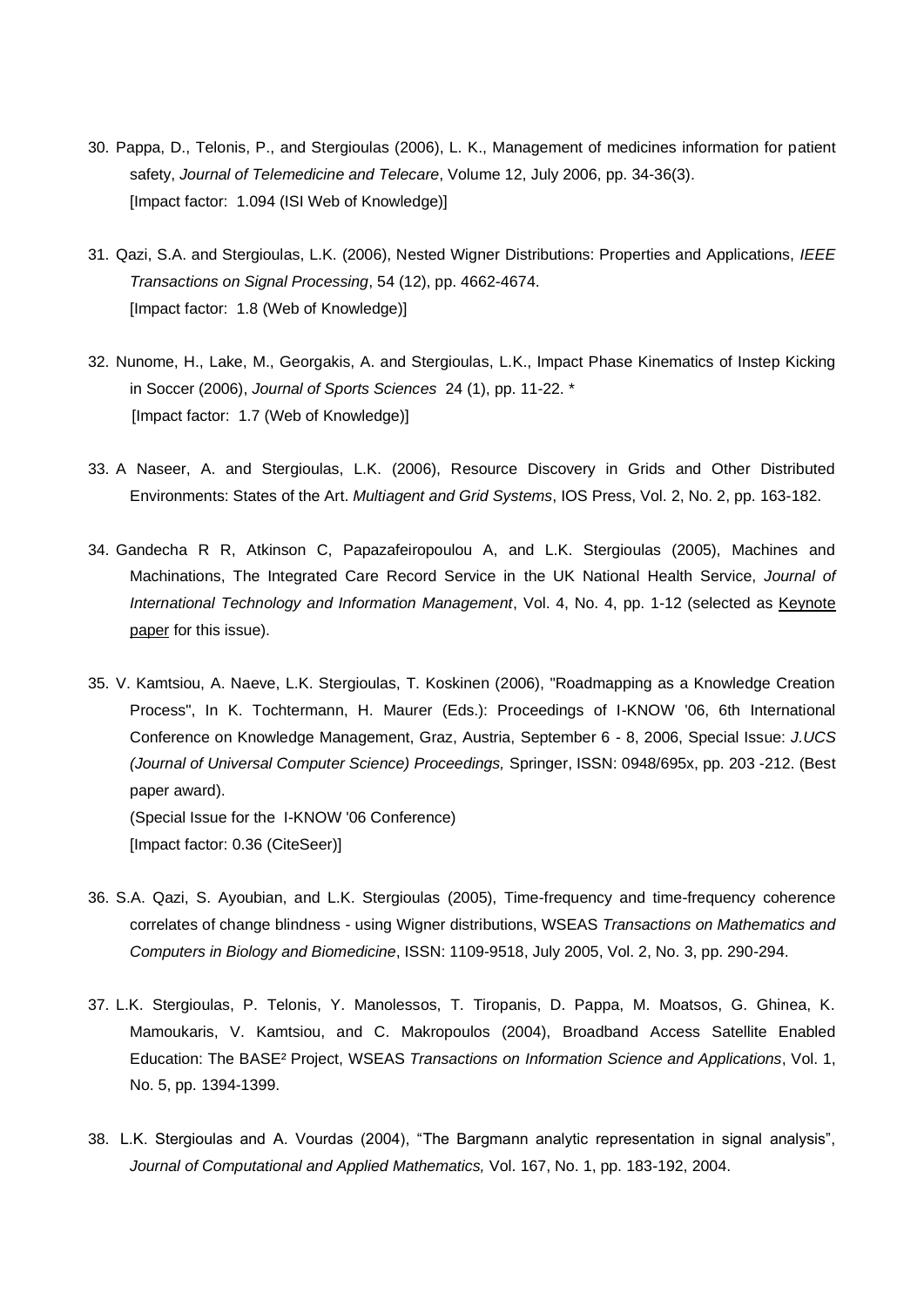[Impact factor: 0.6 (Web of Knowledge)]

- 39. V. Kamtsiou, B. Simon, L.K. Stergioulas, and P. Telonis (2004), Design, Implementation and Evaluation of Brokerage Systems of Learning Resources, WSEAS *Transactions on Information Science and Applications*, Vol. 1, No. 5, pp. 1371-1376.
- 40. V. Kamtsiou, T. Koskinen, C. Makropoulos, Y. Manolessos, L.K. Stergioulas, and P. Telonis (2004), Roadmapping methodology for technology-enhanced professional training, WSEAS *Transactions on Information Science and Applications*, Vol. 1, No. 5, pp. 1383-1388.
- 41. A. Georgakis, L. K. Stergioulas and G. Giakas (2003), "Fatigue Analysis of the Surface EMG Signal in Isometric Constant Force Contractions Using the Averaged Instantaneous Frequency," *IEEE Transactions on Biomedical Engineering*, vol. 50, no. 2, pp. 262-265. [Impact factor: 1.9 (Web of Knowledge)]
- 42. Georgakis A and Stergioulas LK. (2003), Matched time-frequency filter for ECG signal enhancement, *Studies in Health Technology and Informatics*, Vol. 95, pp. 21-26.
- 43. L.K. Stergioulas, H. Ahmed, and C.S. Xydeas (2002), Adaptive Web-based Engine for the Evaluation of eLearning Resources, *IEEE Educational Technology and Society*, Vol. 5, No. 3, pp. 138-149. [Impact factor: 0.3 (Web of Knowledge)]
- 44. A. Georgakis, L.K. Stergioulas and G.Giakas (2002), "Automatic algorithm for filtering kinematic signals with impacts in the Wigner representation", *Medical and Biological Engineering and Computing,* Vol. 40, No. 6, pp. 625-634. \* [Impact factor: 1.05 (Web of Knowledge)]
- 45. A. Georgakis, L.K. Stergioulas, and G.Giakas (2002), "Wigner filtering with smooth roll-off boundary for differentiation of noisy non-stationary signals", *Signal Processing*, Vol. 82, No. 10, pp. 1-5. [Impact factor: 0.7 (Web of Knowledge)]
- 46. L.K. Stergioulas, V.S. Vassiliadis, and A. Vourdas (2001), "Optimal bases of Gaussians in a Hilbert space: Applications to mathematical signal analysis", *Journal of Computational and Applied Mathematics*, vol. 133, No. 1-2, p. 601-609. [Impact factor: 0.6 (Web of Knowledge)]
- 47. L.K. Stergioulas, A. Vourdas, and G.R. Jones (2000), "Gabor representation of optical signals using a truncated von Neumann lattice and its practical implementation", *Optical Engineering,* vol. 39, No. 7, pp. 1965-1971. [Impact factor: 0.8 (Web of Knowledge)]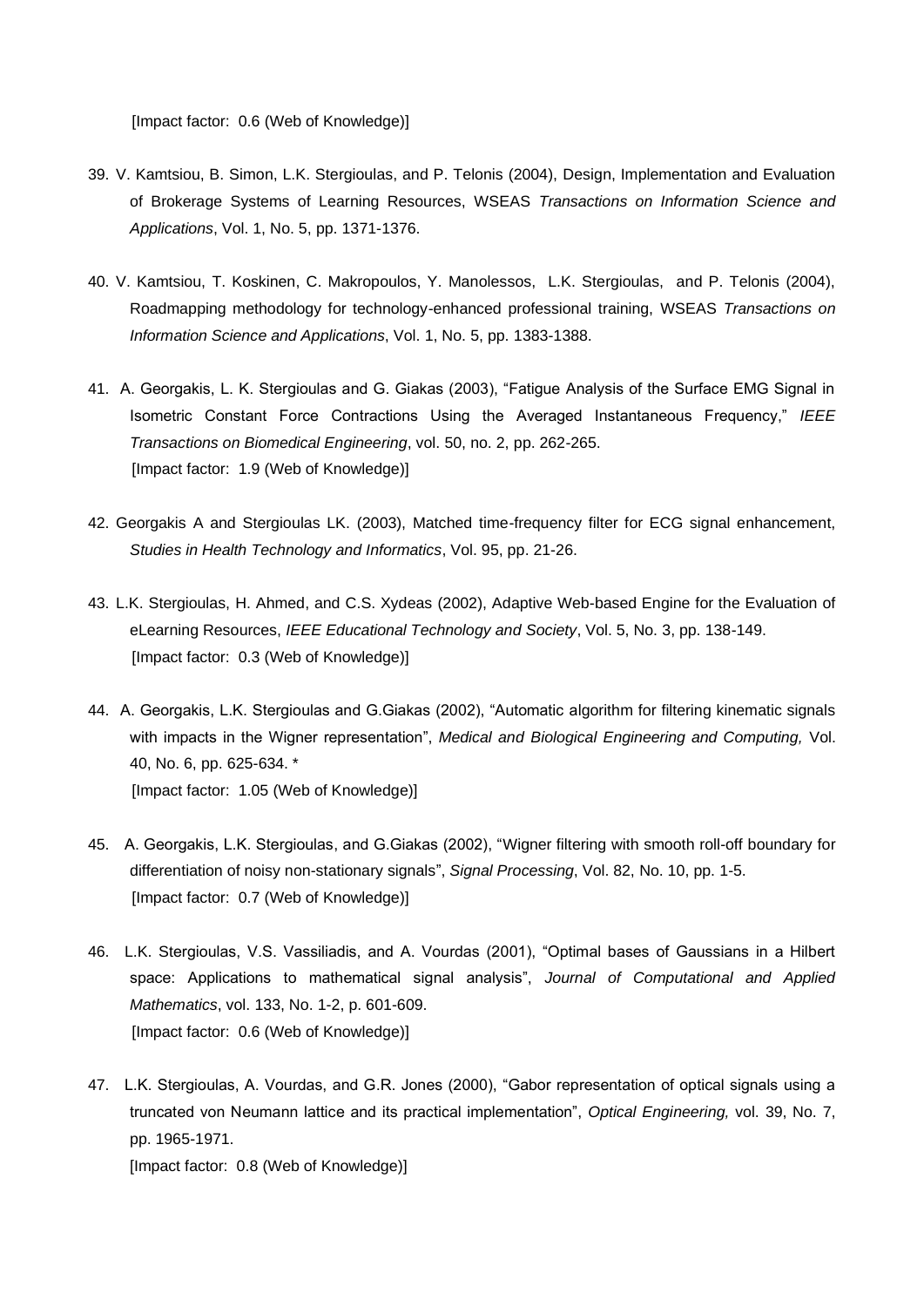- 48. G.R. Jones, P.C. Russell, A. Vourdas, J.A. Cosgrave, L.K. Stergioulas, and R. Haber (2000), "The Gabor transform basis of chromatic monitoring", *Measurement Science and Technology*, vol. 11, No. 5, pp. 489-498. [Impact factor: 1.1 (Web of Knowledge)]
- 49. L.K. Stergioulas, D. Cebon and M.D. Macleod (2000), "Static weight estimation and system design for Multiple-Sensor Weigh-in-motion", *Proceedings of the Institution of Mechanical Engineers, Part C: Journal of Mechanical Engineering Science*, vol. 214, No. 8, pp.1019-1035. [Impact factor: 0.3 (Web of Knowledge)]
- 50. G. Giakas, L.K. Stergioulas, and A. Vourdas (2000), "Time-frequency analysis and filtering of nonstationary kinematic data using the Wigner distribution function: Accurate estimation of the second derivative", *Journal of Biomechanics*, vol. 33, No. 9, pp. 567-574. [Impact factor: 2.4 (Web of Knowledge)]
- 51. L.K. Stergioulas, V.S. Vassiliadis, and A. Vourdas (1999), "Construction of quantum states from an optimally truncated von Neumann lattice of coherent states", *Journal of Physics A: Mathematical and General*, vol. A32, No. 17, pp. 3169-3178. [Impact factor: 1.6 (Web of Knowledge)]
- 52. S. Chountasis, L.K. Stergioulas and A. Vourdas (1999), "Quantum filtering of noise in the Wigner function", *Journal of Modern Optics,* vol. 46, No. 15, pp. 2131-2141. [Impact factor: 1.0 (Web of Knowledge)]
- 53. L.K. Stergioulas and A. Vourdas (1998), "Robust quantum state engineering using coherent states on a truncated von Neumann lattice", *Journal of Modern Optics*, vol. 45, No. 6, pp. 1155-1161. [Impact factor: 1.0 (Web of Knowledge)]
- 54. P.C. Russell, D. Tomtsis, J.A. Cosgrave, L.K. Stergioulas, A. Vourdas, and G.R. Jones (1998), "Extraction of information from acoustic vibration signals using Gabor devices", *Measurement Science and Technology*, vol. 9, No. 8, pp. 1282-1290. [Impact factor: 1.1 (Web of Knowledge)]

### **Editorials (in International Journals)**

55. C Turner, L Stergioulas, K Salonitis and C Emmanouilidis, Editorial: Industrial Automation: Realising the Circular Economy through Autonomous Production, in Special Issue of *Sustainability* (impact factor >2).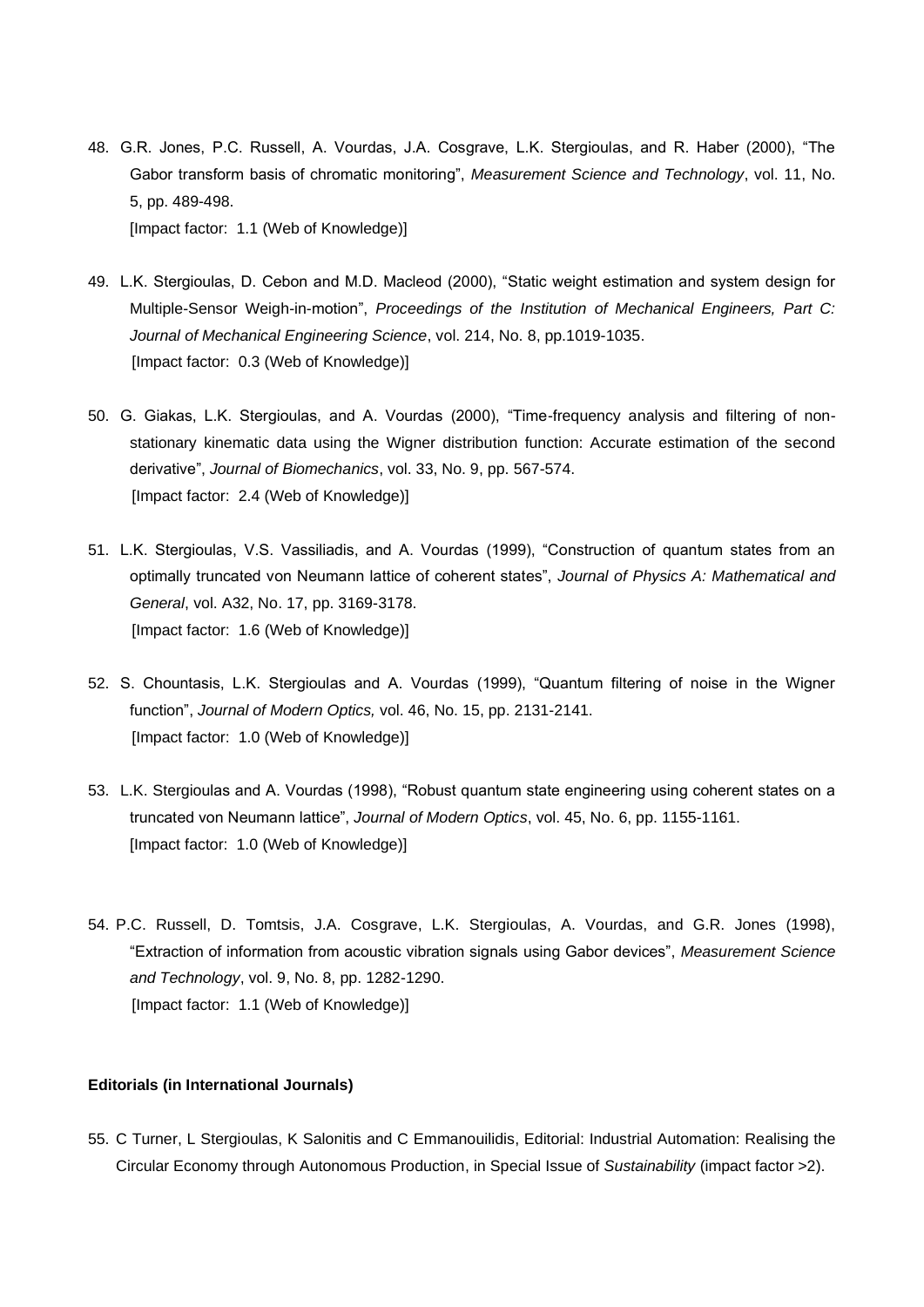- 56. H. Drenoyianni and L.K. Stergioulas, (2011), Book Editorial, In L.K. Stergioulas and H. Drenoyianni, Eds. (2011), *Pursuing Digital Literacy in the School, New Literacies series*, Peter Lang Publishing Group, New York.
- 57. T. Thayaparan, P. Fragos, L. Stankovic, L.K. Stergioulas and A.D. Lazarov, (2009) Editorial: Signal Processing Techniques for ISAR and Feature Extraction, *IET Signal Processing*, Vol. 2 (3), pp. 189- 191.
- 58. G. Ghinea, L.K. Stergioulas, S. Chen, A. Tyropanis, and S. Tsekeridou (2008), Editorial, Special Issue on "Ubiquitous e-Learning Solutions over Heterogeneous Networks", *ACM Personal and Ubiquitous Computing,* Vol. 13, No. 3, pp. 179-180. [Impact factor: 1.1 (ISI)]

### **Abstracts (in International Journals - Supplements)**

59. Nunome, H., Lake, M., and Stergioulas, L.K. (2007), An alternative feature of impact phase kinematics of instep kicking in football, *Journal of Sports Science and Medicine* (2007) Suppl. 10 , pp. 26 – 29 (p. 27).

[Impact factor: 0.375 (Thomson Scientific)]

#### **BOOKS**

### **Co-authored**

- B1. Stergioulas LK *et. al.*, "INNOVATION CAPACITY AND THE CITY, The enabling role of design", [coauthor], Springer, Oct 2018.
- B2. Clarkson, J., Morris, Z.S., Jun, G.T., Eldabi, T., Jahangiran, M., Naseer, A., Stergioulas, L., Taylor, P., Xue, M., Young, T.,Berger, S., Bolt, T., Brailsford, S., Connell, C., Klein, J., Patel, B., Barton, M., Garg, L., McClean, S. and Harper, P. (2008), The RIGHT Workbook: Modelling and Simulation Techniques for Supporting Healthcare Decision Making: A Selection Framework, EDC/ Cambridge University Press, published in August 2008.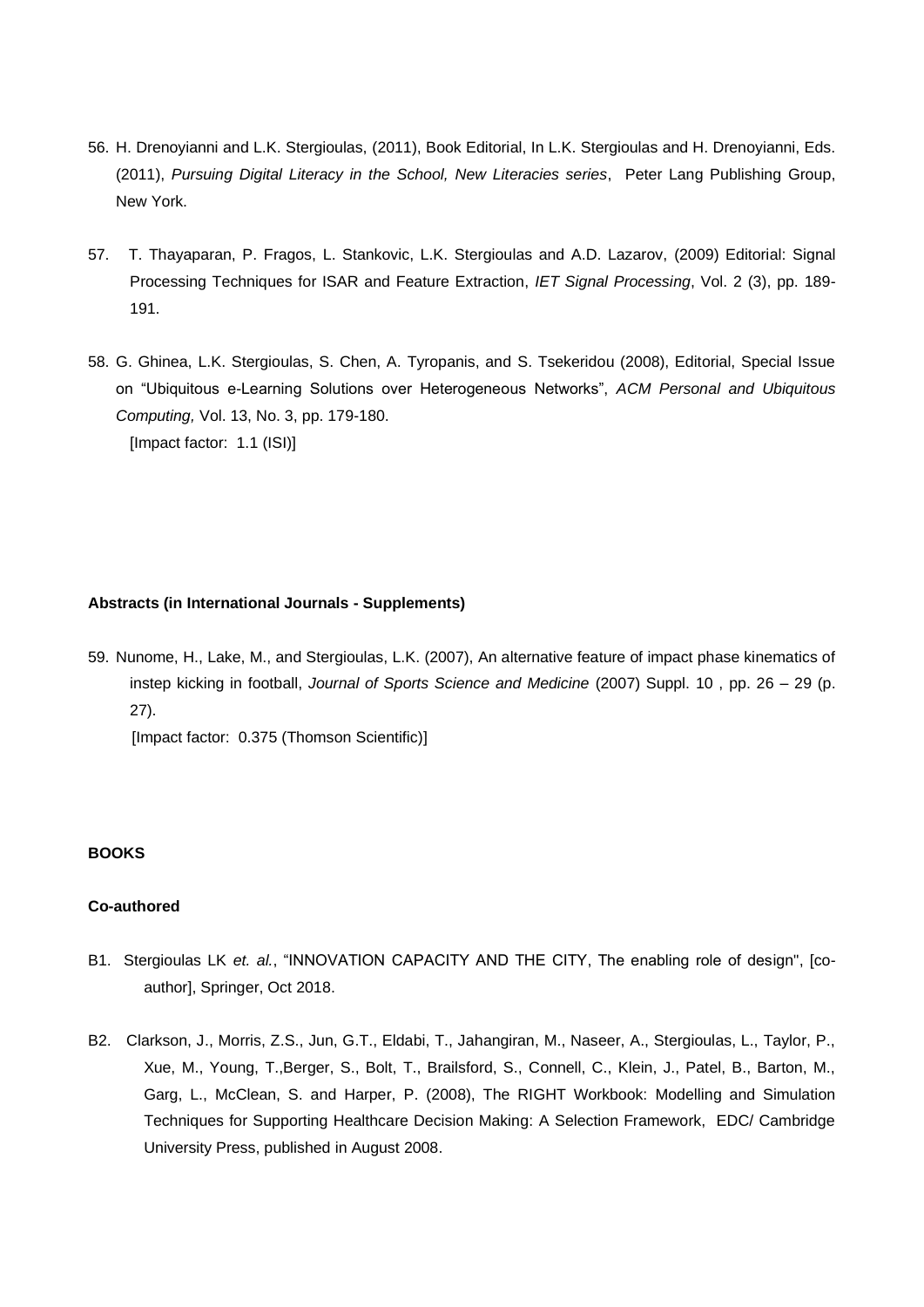B3. Koskinen, T., Stergioulas, L.K. and Denoual Y. (2004), European Roadmap for Professional Training, Barcelona, November 2004, ISBN: 84-9788-223-7, 119 pages.

### **Edited**

- B4. H. Drenoyianni and L.K. Stergioulas, Eds., (2008), Proceedings of the International Conference on Digital Literacy, published in October 2008 in Belgium, ISBN: 2-930429-16-X, 40 pages.
- B5. L.K. Stergioulas and H. Drenoyianni, Eds., (2011), Pursuing Digital Literacy in Compulsory Education, New Literacies series, Peter Lang Publishing Group, New York, September 2011, ISBN-10: 1433106191, 288 pages.

#### **Online Proceedings**

- B6. Kamtsiou, V., Stergioulas, L.K., and Van Asschen F. Eds. (2008), *Proceedings of the 3rd International Workshop on Digital Literacy*, Edited Proceedings, Vol-310, CEUR-WS, ISSN 1613-0073, 52 pages. Digital Literacy 2007, Sissi, Lassithi - Crete Greece, 17 September, 2007 CEUR-WS.org 2008 (online publication). Also published in a Special Issue of *Technologie Didattiche,* (Italian academic journal), Dossier Digital Literacy, Vol. TD-43, Issue No. 1 (2008), published by ITD, 34 pages.
- B7. L.K. Stergioulas, H. Drenoyianni, K. Maillet, A. Cartelli, and V. Dagiene, Eds., (2009), Proceedings of the Special Sessions of the International Conference on Digital Literacy, published by Brunel University and e-Start Network (online publication), [http://e](http://e-start.brunel.ac.uk/conference/Proceedings.aspx)[start.brunel.ac.uk/conference/Proceedings.aspx,](http://e-start.brunel.ac.uk/conference/Proceedings.aspx) ISBN: 978-1-902316-78-9, London 2010.

#### **CHAPTERS IN BOOKS (All Refereed)**

BC1. Khoumbati K., Abbasi M., and Stergioulas L.K. (2018), "Integration of Public Sector Healthcare Information Systems with Private Sector Healthcare Providers in Pakistan: Challenges, Opportunities and Solutions", in Eds. Dwivedi, Y.K., Rana, N.P., Slade, E.L., Shareef, M.A., Clement, M., Simintiras, A., and Lal, B., *Emerging Markets from a Multidisciplinary Perspective: Challenges, Opportunities and Research Agenda*, published in January 2018, DOI: [https://doi.org/10.1007/978-3-](https://doi.org/10.1007/978-3-319-75013-2) [319-75013-2](https://doi.org/10.1007/978-3-319-75013-2) .<https://www.springer.com/gb/book/9783319750125> , pp. 233-240.

BC2. Stergioulas L.K., *et al.* [co-authored] "London City snapshot and innovation cases" Book Chapter (outlining more than 50 innovation cases across London) in the *DESIGNSCAPES book "City snapshots"*, published by DESIGNSCAPES, 2018.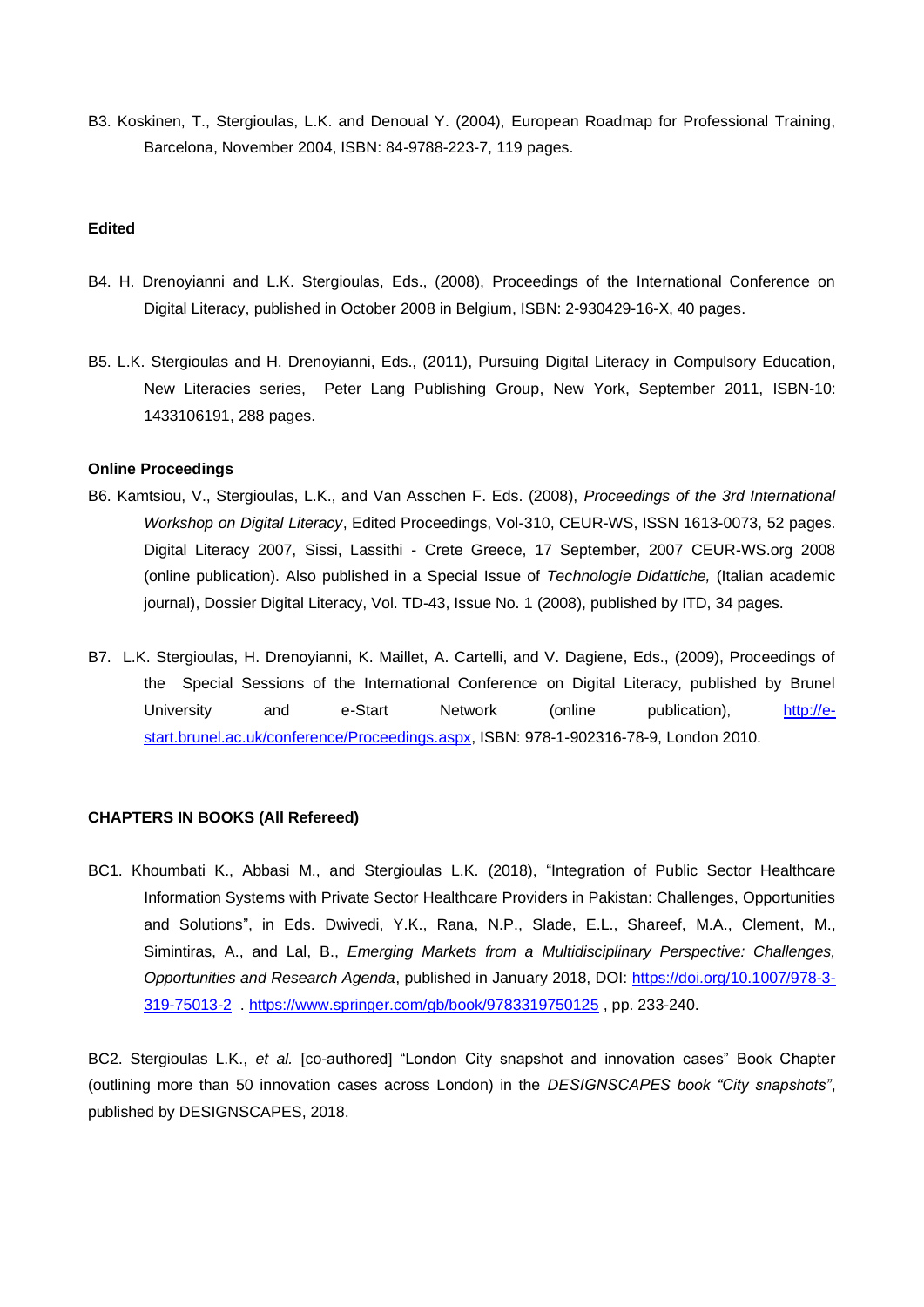BC3. Harshana LIYANAGE, John WILLIAMS, Rachel BYFORD, Lampros K STERGIOULAS, and Simon de LUSIGNAN (2018), Ontologies in big health data analytics: application to routine clinical data, in John Mantas, Zdenko Sonicki, Mihaela Crişan-Vida, Kristina Fišter, Maria Hägglund, Aikaterini Kolokathi, Mira Hercigonja-Szekeres (Eds.), *Decision Support Systems and Education*, ISBN978-1-61499-920-1 (print) | 978-1-61499-921-8 (online) pp. 65-69, IOS Press, London.

BC4. Naseer A. and Stergioulas, L.K., HealthGrids in Health Informatics: A Taxonomy, in Dr. Khalil Khoumbati, Dr. Yogesh Kumar Dwivedi, Dr. Aradhana Srivastava, and Dr. Banita Lal. (eds), *Handbook of Research on Advances in Health Informatics and Electronic Healthcare Applications: Global Adoption and Impact of Information Communication Technologies*, 2012, 23 pages.

BC5. Naseer A. and Stergioulas, L.K., (2012), Types of Resources and their Discovery in HealthGrids, *Handbook of Research on Computational Grid Technologies for Life Sciences*, Biomedicine and Healthcare, 2012.

- BC6. Naseer A. and Stergioulas, L.K. (15 Nov 2007), Combining Grid and Web Services, In P. Periorellis (Ed.), *Securing Web Services: Practical Usage of Sta ndards and Specifications,* IGI Global Information Science Reference, ISBN-13: 978-1-59904-639-6, ISBN-10: 1599046393, pp. 298-317.
- BC7. Naseer A. and Stergioulas, L.K. (2005), Resource Discovery in Computational Grids: State-of-the-art and Current Challenges, In *Self-Organization and Autonomic Informatics* (I), IOS Press, Amsterdam, Netherlands, 2005, pp. 237-245.
- BC8. V. Kamtsiou, T. Koskinen, A. Naeve, D. Pappa, and L. Stergioulas, A Glimpse at the Future of Technology Enhanced-Professional Learning: Trends, scenarios and visions, In A. Boonen and W. Van Petegem (Eds.), *European Networking and Learning for the Future*, Published by Garant, Antwerp, Belgium, © 2007 EuroPACE ivzw, launched in November 2007 (16 pages).
- BC9. Serif, T., Stergioulas, L., Ghinea, G., Moatsos, M., Makropoulos, C., Tsekeridou, S. and Tiropanis T. (2006) Satellite-enabled Interactive Education: Scenarios and Systems Architectures. In Eds. W. Nejdl and K. Tochtermann, *Innovative Approaches for Learning and Knowledge Sharing*, LNCS4227, Springer-Verlag, Berlin-Heidelberg, 2006, pp. 411-423. [Also published online on the SpringerLink website:

http://www.springerlink.com/content/87144662k068v6g7]

BC10. Mohd Yusof, M., Paul, R.J., and Stergioulas, L.K. (2005), Health information systems evaluation: A focus on clinical decision support system, *Connecting Medical Informatics and Bio-Informatics*, Studies in Health Technology and Informatics, Volume 116 / 2005, ISBN: 978-1-58603-549-5, pp. 855-860.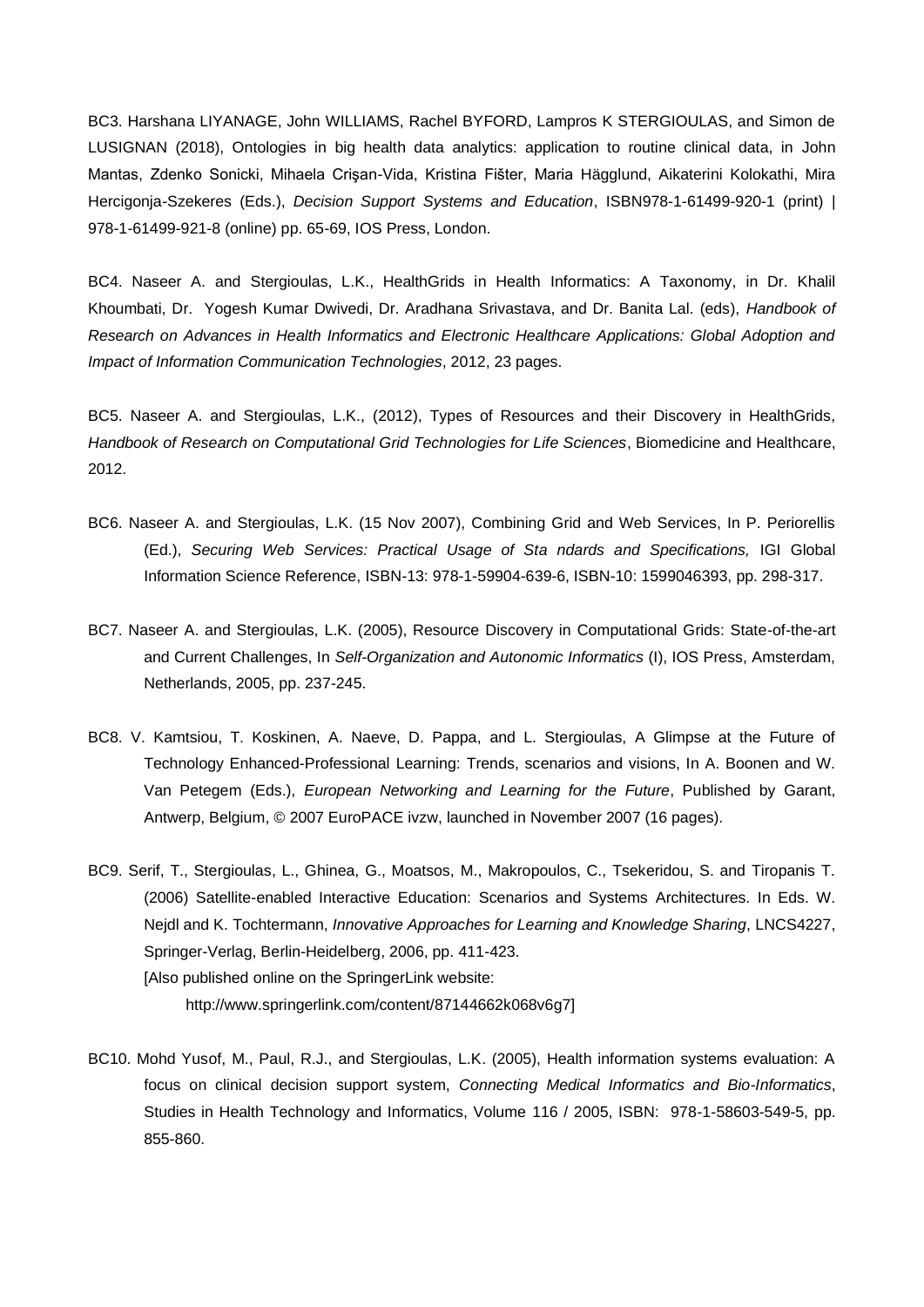- BC11. S. Fragos, T. Mitchell, S. Chen and L.K. Stergioulas (2004), Data-driven modelling of learner's cognitive style in educational hypermedia. In K. Morgan, C.A. Brebbia, J. Sanchez, and A. Voiskounsky (eds.), *Human Perspectives in the Internet Society*, WIT Press, ISBN 1-85312-726-4, 2004, pp. 501-510. [Also published online at [www.witpress.com,](http://www.witpress.com/) ISSN: 1744-7151]
- BC12. A. Georgakis and L.K. Stergioulas (2003), "Matched time-frequency filter for ECG signal enhancement", in R. Baud et al. Eds. *The New Navigators: from Professionals to Patients, Technology and Informatics Series*, Medical Informatics, IOS Press, 2003, pp. 21-26.
- BC13. S. Fragos, L.K. Stergioulas, and C.S. Xydeas (2003), "Classification of decision-behaviour patterns in multivariate computer log data using Independent Component Analysis", *Knowledge-Based Intelligent Information & Engineering Systems*, Part 2, Springer-Verlag GmbH, LNCS2774, 2003, ISBN: 3-540-40804-5, pp. 73-79.
- BC14. L.K. Stergioulas, A. Vourdas, and G.R. Jones (1996), "Noise analysis in optical fibre sensing: A study using the maximum entropy method". In J. Skilling and S. Sibisi (eds.), *Maximum Entropy and Bayesian Methods*, Fundamental Theories of Physics, Kluwer Academic Publishers, Dordrecht, The Netherlands, 1996, ISBN 0-7923-3452-3, pp. 109-116.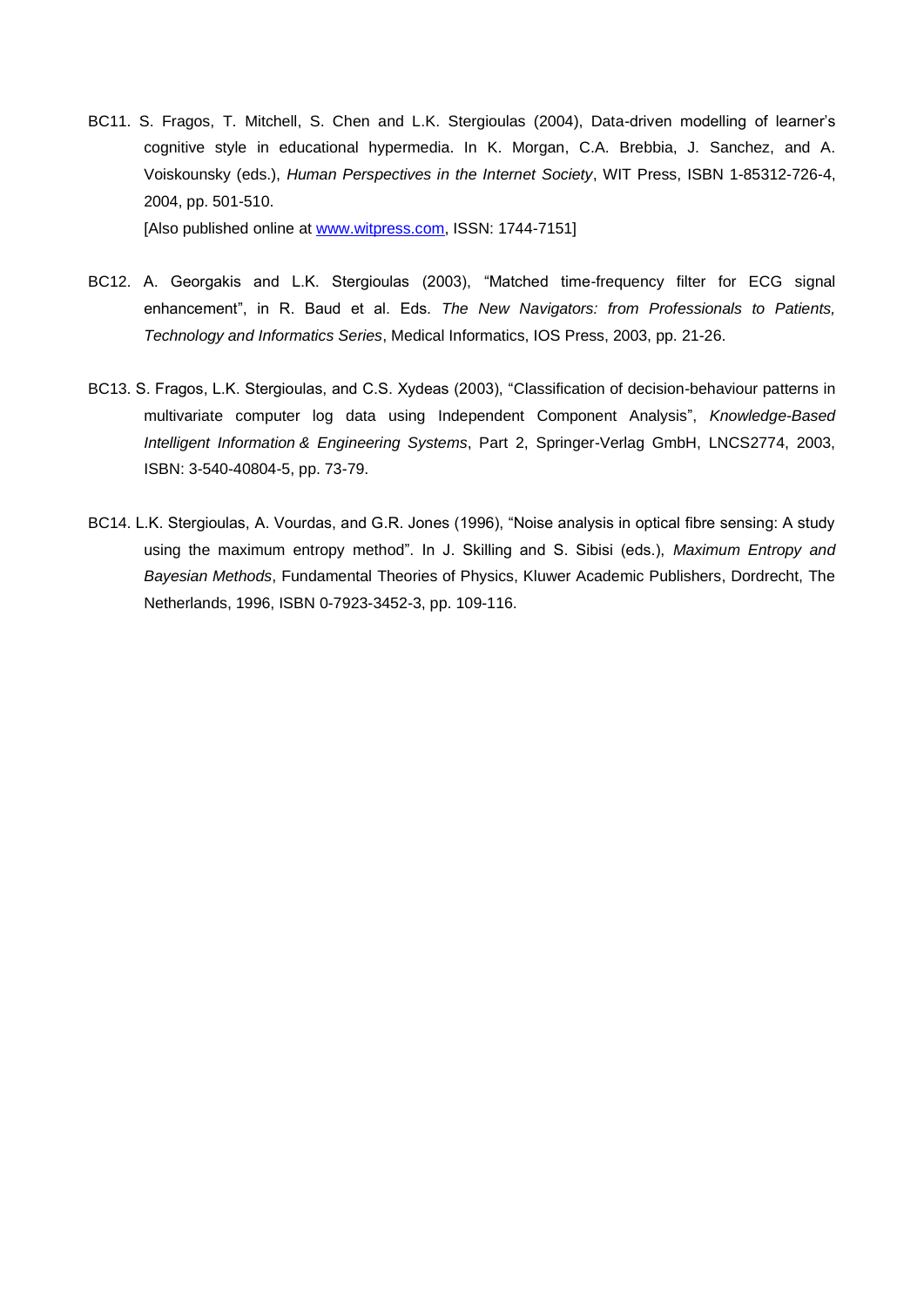#### **SELECTED CONFERENCE PAPERS**

#### **Refereed conference papers**

- 1. Nikolaou V, Fakhimi M, and Stergioulas LK (2019), Identifying Chronic Obstructive Pulmonary Disease (COPD) Phenotypes to Predict Treatment Response, accepted in Proceedings of the *International Federation of Classification Societies Conference* (IFCS 2019) to be published in *Studies in Classification, Data Analysis, and Knowledge Organization* (Edited by Theodore Chadjipadelis, Berthold Lausen, Angelos Markos, Tae Rim Lee, Angela Montanari, Rebecca Nugent), Springer, 2019.
- 2. Stergioulas LK and Fakhimi M (2019), An overview of Modelling and Simulation for Sustainable Supply Chains, in the *Proceedings of the 30th European Conference on Operational Research (EURO 2019),* 23-26 June 2019, Dublin, Ireland.
- 3. Alwasel A, Fakhimi M, and Stergioulas LK, Modelling and Simulation for Behavioural Analysis in Healthcare, accepted in the *Proceedings of the 61st Operational research Society Annual Conference (OR61),* University of Kent, UK, September 2019.
- *4.* Stergioulas LK and Fakhimi M (2019), New Trends in Modelling and Simulation for Sustainable Food Supply Chains: A Review, in the *Proceedings of the 12th EFITA International Conference,* 27-29 June 2019, Rhodes, Greece, 2019.
- 5. Harshana LIYANAGE, John WILLIAMS, Rachel BYFORD, Lampros K STERGIOULAS, and Simon de LUSIGNAN (2018), Ontologies in big health data analytics: application to routine clinical data, in Proceedings of the *Special Topic Conference of the European Federation for Medical Informatics* (*EFMI Conference STC 2018*), 15-16 October 2018 in Zagreb, Croatia.
- 6. Abbasi A and Stergioulas LK (2018), "Digital Transformation in Urban Living: challenges and opportunities", *Proceedings of the IEC International* Conference (ICE 2018) held in Stuttgart in June 2018 on Engineering, Technology and Innovation (ICE/ITMC), Special Issue ICE/IEEE ITMC June 2018, pp. 90-99.
- 7. Fakhimi M, Mustafee N, and Stergioulas LK (2016), Hybrid Modelling Based on Triple-bottom Line Approach: a Theoretical Investigation of Hybrid Simulation for Sustainable Development Analysis, *Winter Simulation Conference WSC 2016*, Washington DC, USA, 2016. (Invited Paper)
- 8. Fakhimi M, Mustafee N, and Stergioulas LK (2016), Sustainable Supply Chain: Triple Bottom Line (TBL) Modelling, OR58 Conference, *Operational Research Society*, Portsmouth, Sept 2016.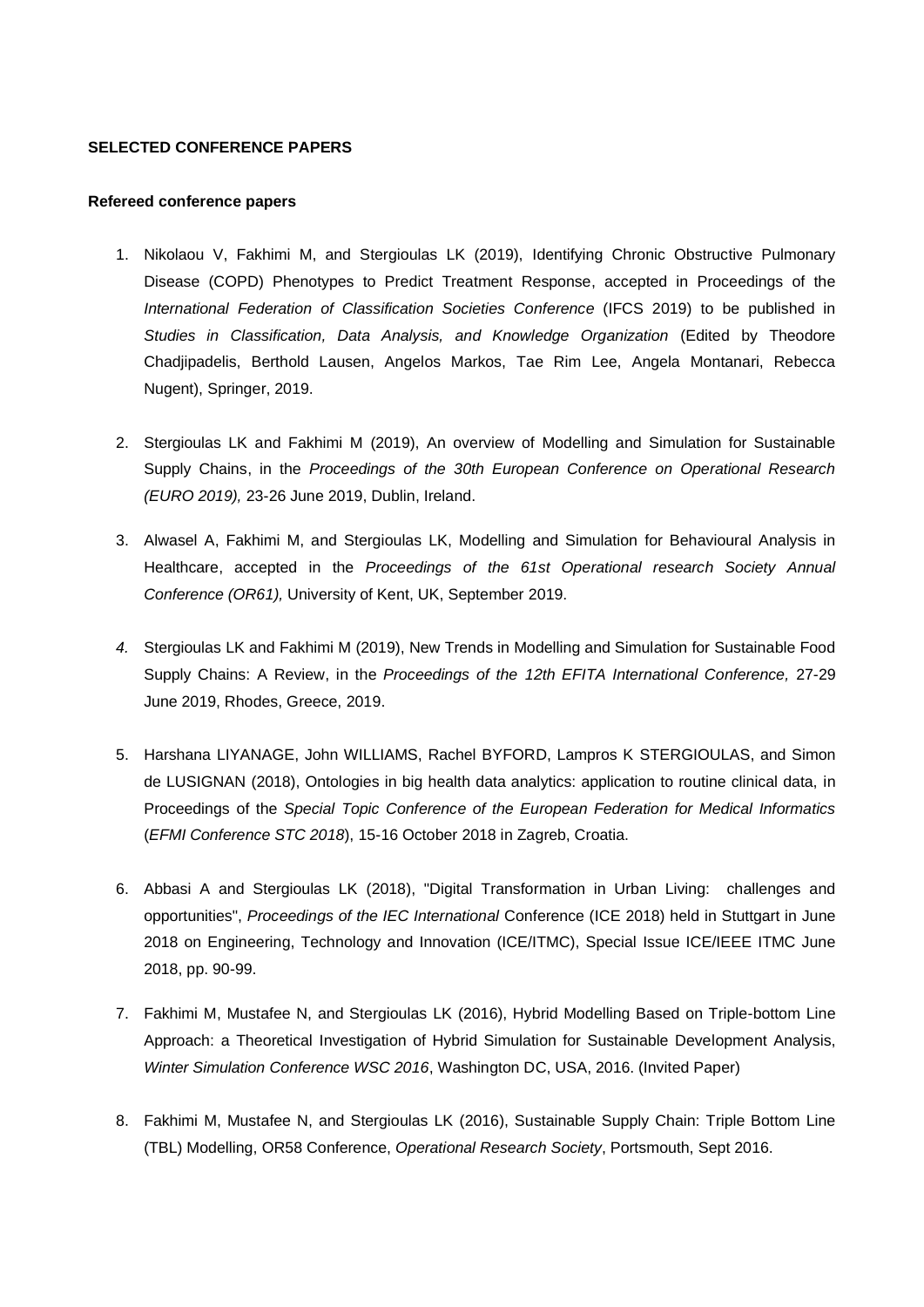- 9. Fakhimi M and Stergioulas LK (2015), A review of modelling and simulation for investigating supply chain sustainability analysis". *Proceedings of the 1st International Conference on Agrifood Supply Chain Management & Green Logistics*. Greece. May 27-30, 2015.
- 10. Zou L, Wang Z, Stergioulas LK. (2014) State estimation for a class of complex networks with eventtriggered transmission scheme. *Proceedings of the 20th International Conference on Automation and Computing: Future Automation, Computing and Manufacturing - ICAC 2014*, doi: 10.1109/IConAC.2014.6935502, pp. 289-294, 2014.
- 11. Fakhimi M, Stergioulas LK, Mustafee N, and Eldabi T (2013), A review of literature in modeling approaches for sustainable development. *Proceedings of the 2013 Winter Simulation Conference - Simulation: Making Decisions in a Complex World, WSC 2013*, doi: 10.1109/WSC.2013.6721427, pp. 282-290.
- 12. L.K. Stergioulas, C. Loureiro-Koechlin, and I. Ezz (2012), An investigation of the use of simulation tools in management education, *Proceedings of the 2012 Winter Simulation conference*.
- 13. A. Payne and L.K. Stergioulas (2012), Technology Enhanced Learning in the Economic Crisis: How Learning Technologies Assist in Bridging the Budget Gap and Overcoming the Crisis, in the Proceedings of IFIP Working Conference "Addressing education challenges: the role of ICT", Manchester Metropolitan University, Manchester UK, 2-5 July 2012. Electronic edition, 12 pages. ISBN 978-1-905476-76-3.
- *14.* L.K. Stergioulas, C. Loureiro-Koechlin, and L. Bin Fryan (2012), A brief overview of the state of TEL research around the world, in the Proceedings of IFIP Working Conference "Addressing education challenges: the role of ICT", Manchester Metropolitan University, Manchester UK, 2-5 July 2012. Electronic edition, 7 pages. ISBN 978-1-905476-76-3.
- 15. Abd-Elaziz A, Ezz I, Papazafeiropoulou A, Paul R, and Stergioulas L (2011), Investigating the critical success factors and infrastructure of knowledge management for open innovation adoption: The case of GlaxoSmithKline (GSK) in Egypt, Proceedings of the Annual Hawaii International Conference on System Sciences 4022-403, 2011.
- *16.* L.K. Stergioulas and C. Loueiro-Koechlin (2011), Exploring metadata standards for competence descriptions in the business and management domain, *Proceedings of the European, Mediterranean & Middle Eastern Conference on Information Systems (EMCIS 2011), Athens, Greece, May 30-31, 2011,* 8 pages.
- *17.* G. Xydopoulos and L.K. Stergioulas (2010), What are the potential broader implications and value from the use of electronic health records?, *Proceedings of the HaCIRIC International Conference 2011 (HaCIRIC 11), Manchester, UK, September 26-28, 2011,* pp.136-146.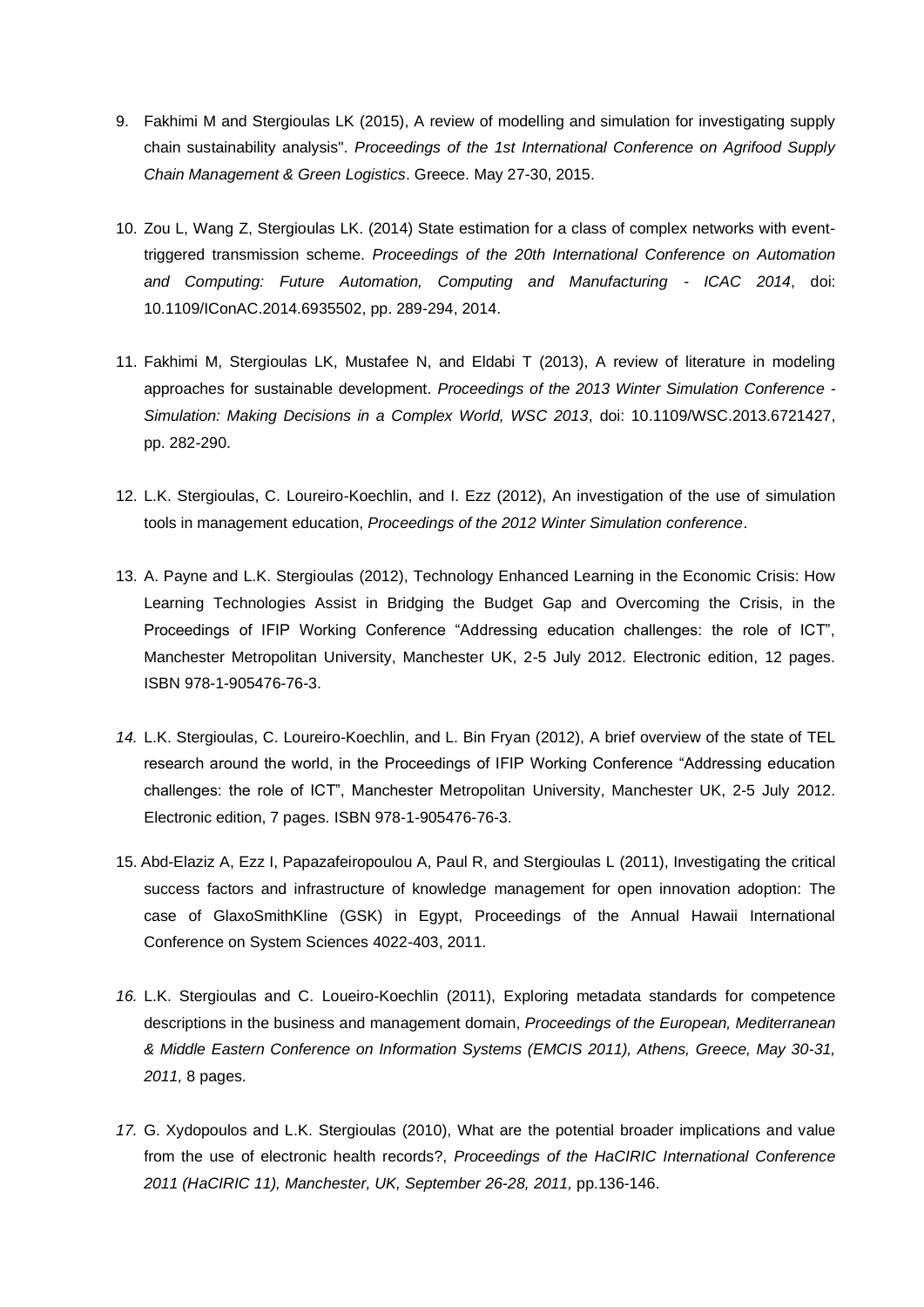- 18. Y. Mohammad and L.K. Stergioulas (2011), The NPFIT strategy for information security of care record service, *Proceedings of the European, Mediterranean & Middle Eastern Conference on Information Systems (EMCIS 2011), Athens, Greece, May 30-31, 2011,* 6 pages.
- *19.* G. Xydopoulos and L.K. Stergioulas (2011), Evaluating health information system projects using analytical and modeling methods, *Proceedings of the European, Mediterranean & Middle Eastern Conference on Information Systems (EMCIS 2011), Athens, Greece, May 30-31, 2011,* 8 pages.
- 20. Y. Mohammad and L.K, Stergioulas (2010), Building an information security strategy for EHR: guidelines for assessing the current situation, *Proceedings of the 32nd Annual International Conference of the IEEE Engineering in Medicine and Biology Society (EMBC'10)*, Buenos Aires, Argentina, 1-4 September 2010, No. 1506.
- 21. Amar D. Rasha S. Abdul-waha, and L. Stergioulas (2009), Genetic Algorithm in Web Search Using Inverted Index Representation, The 5<sup>th</sup> IEEE-GCC, CD-ROM Proceedings.
- 22. A. Naseer and L.K. Stergioulas (2009), Convergence of grids and web services: current challenges and future directions, Proceedings of the International Conference on Management of Emergent Digital EcoSystems, MEDES 2009: ACM publication, ISBN:978-1-60558-829-2, pp. 290-294.
- 23. M. Jahangirian, T. Eldabi, A.Naseer, Lampros K. Stergioulas, Terry Young, S. Brailsford, B. Patel, and P. Harper (2009), Cross-sector Analysis of Simulation Methods: A survey of Commerce, Defence and Healthcare, 21<sup>st</sup> Congress of the Hellenic Operational Society "DECISION-MAKING IN HEALTHCARE SYSTEMS", 28-30 May 2009, Athens.
- 24. C. Ioannou, P. Panagiotopoulos, L.K. Stergioulas, Roadmapping as a collaborative strategic decision making process: the Dialogos+ European project approach, In Proceedings of the 21st Conference of the Hellenic Operational Research Society: "DECISION-MAKING IN HEALTHCARE SYSTEMS", Athens, 28-30 May 2009.
- 25. Jahangirian M, Brailsford S, Eldabi T, Harper P, Naseer A, Patel B, Stergioulas LK, and Young T (2009), Stakeholder engagement and inclusion in simulation projects: a cross-sector survey of commerce, defense and healthcare, COST 298 Conference "The Good, The Bad, and the Challenging", 13 May 2009, Copenhagen.
- 26. A. Naseer, L.K. Stergioulas, S. Hammoud, and M. Li (2009), Grid-Based Semantic Integration and Dissemination of Medical Information, Proceedings of the Third IEEE International Conference on Digital Information Management (ICDIM 2008), 13-16 November 2008, London UK, ISBN: 978-1- 4244-2916-5, pp. 272-278.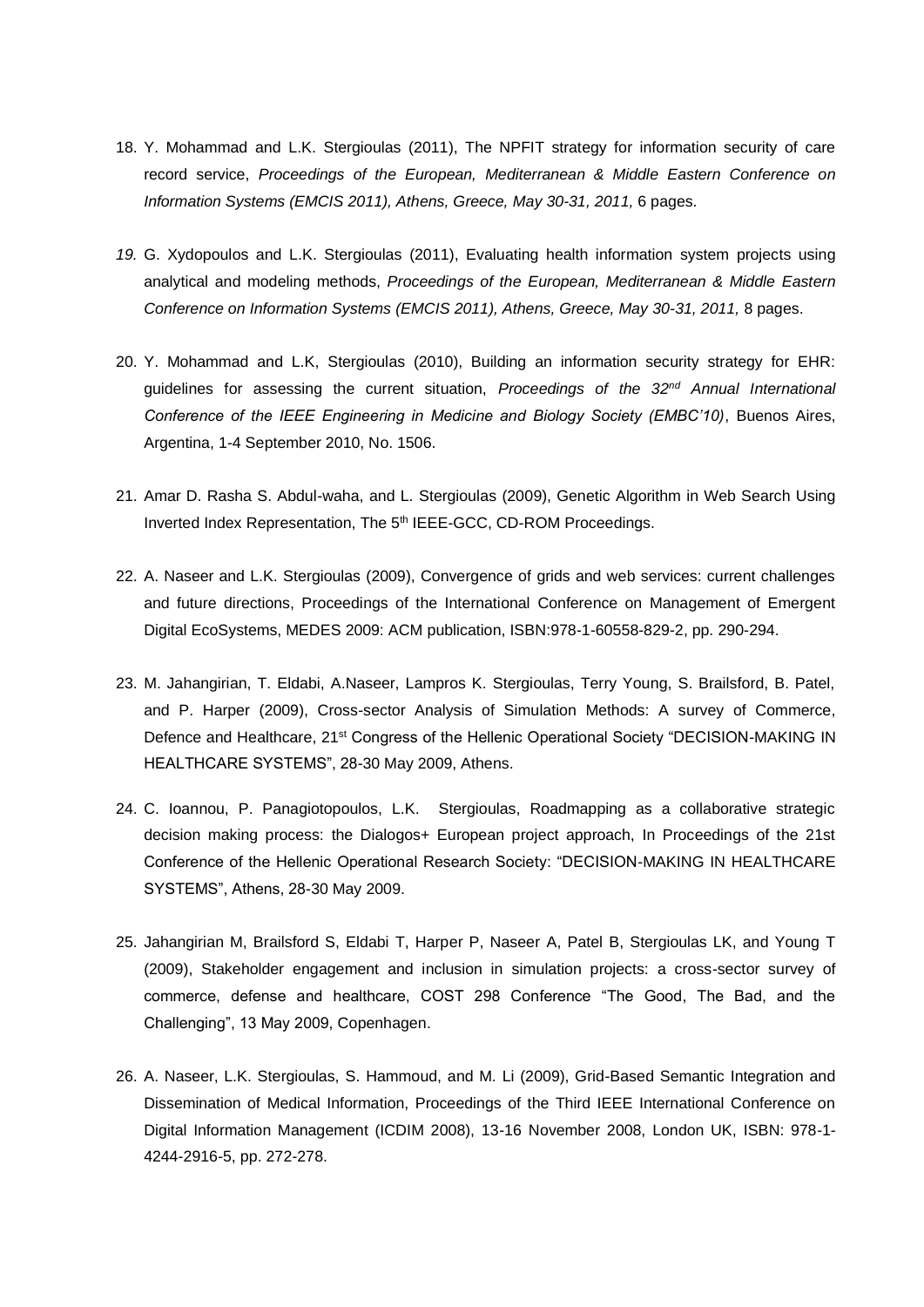- 27. A. Naseer, M. Jahangirian, L.K. Stergioulas, T. Eldabi, and N. Mustafa (2008), A survey of simulation techniques in commerce and defence, Proceedings of the Operational Research Society 4th Simulation Workshop (SW08), 1-2 April 2008, Worcestershire, England, pp. 275-284.
- 28. M. Abbasi, L. K. Stergioulas, M. Kretschmer, V. Pitsilis and Z. Khalid, Heterogeneous Satelliteterrestrial Technologies: Quality of Service and Availability Testing, Proceedings of the 2008 International Conference on Emerging Technologies (ICET), 18-19 October 2008, Rawalpindi, Pakistan, 13 pages.
- 29. M. Abbasi, L. K. Stergioulas, R. El-Haddadeh, M. Kretschmer, V. Pitsilis, I. Tsiolis, D. Zagkos, and A. Hatziefremidis, Interoperability and Testing in Broadband Satellite Networks, Proceedings of the 10th International Workshop on Signal Processing for Space Communications (SPSC 2008), 6 - 8 October 2008, Rhodes Island, Greece, ISBN: 978-1-4244-2573-0, 6 pages.
- 30. A. Naseer, T. Eldabi, M. Jahangirian, and L. Stergioulas (2008), Potential Applications of Simulation Modelling Techniques in Healthcare: Lessons learned from Aerospace and Military, CD-ROM/Online Proceedings of the European and Mediterranean Conference on Information Systems 2008 (EMCIS 2008), ISBN: 978-1-902316-58-1, No. C67.
- 31. D. Pappa, L.G. Gortzis, H. Papadopoulos, and L.K. Stergioulas (2007), Creating an advanced information system for supporting medical knowledge integration and management, In Current Perspectives in Healthcare Computing 2007, *Proceedings of the Healthcare Computing 2007 Conference (HC2007): Challenging Boundaries*, Harrogate, England, 19-21 March 2007, published by The British Computer Society Health Informatics Forum, ISBN 0-9546971-7-0, pp. 55-63.
- 32. Kujlis J., Paul R., and Stergioulas LK (2007), Can health care benefit from Modeling and Simulation methods in the same way as business and manufacturing has?, *Winter Simulation Conference '07* (WinterSim WSC'07), Washington DC, December 9-12, 8 pages (Invited Paper).
- 33. Stergioulas LK & H. Drenoyianni (2007), The pursuit of Digital Literacy and e-inclusion in Schools: Curriculum Development and Teacher Education, *Proceedings of the 4th International Symposium "Designing the School of Tomorrow"*, Athens, November 9-10, ISBN 978-960-8339-71-5, pp. 167- 176 (Invited Paper).
- 34. H. Drenoyianni, L.K. Stergioulas, and V. Dagiene (2007), Taking a step towards a pan-European framework for "Digital Literacy": The establishment of a network of experts and educational keystakeholders, *Proceedings of the 2007 International Conference on Information Technologies for Education and Training 2007 (iTET 2007)*, iTET & ETLLL 2007 Joint Working Conference, Organised by IFIP WG 3.6., 3.4. and 3.8., September 26 - 28, 2007, Prague, Czech Republic, pp. 34-41.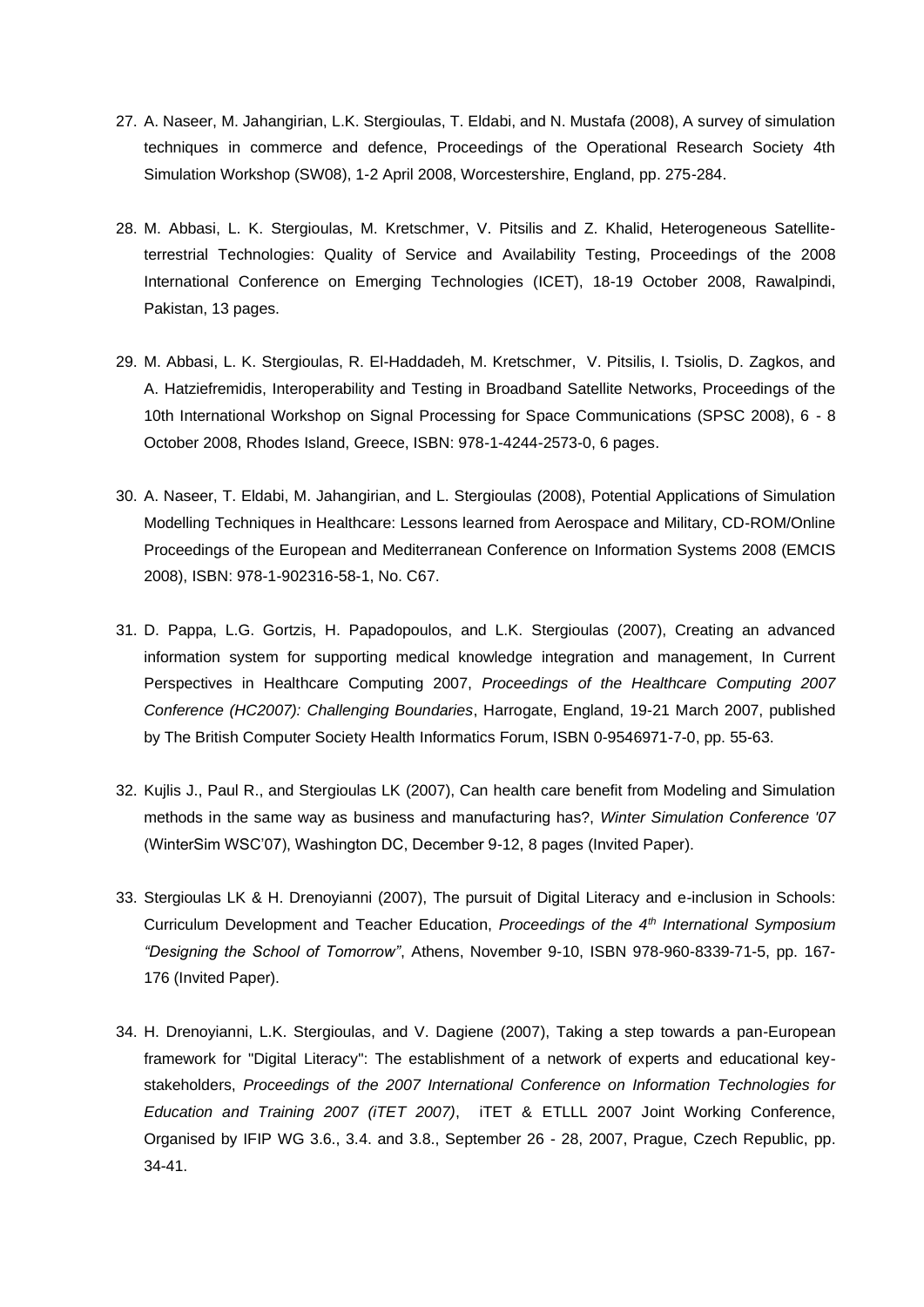- 35. Pappa D. and Stergioulas L.K. (2007), Business-process oriented learning: the emerging role of corporate information systems, *Proceedings of the e-Business & e-Government Special Interest Group (SIG) Workshop: "e-Business and Information Systems Research: Where are we going?"*, organised by the British Academy of Management (BAM), Brunel University, 3rd-4th May 2007 (Electronic Edition).
- 36. H. Drenoyianni, L.K. Stergioulas, V. Kamtsiou, and T. Koskinen (2007), Perspectives and limits of the processes of constructing a common framework for digital literacy, In *Proceedings of the Panhellenic Education Conference: Primary education and the challenges of our times*, 17-20 May 2007, University of Ioannina Press, Greece, pp. 504-514.
- 37. S. Ayoubian-Markazi, L.K. Stergioulas, A. Ramchurn, and D. Bunce (2007), Latency Corrected Wavelet Filtering of the P300 Event-Related Potential in Young and Old Adults, *Proceedings of the 3rd International IEEE EMBS Conference on Neural Engineeering*, Kohala Coast, Hawaii, 2-5 May 2007, pp. 267-272.
- 38. T. Tiropanis, S. Tsekeridou,. Serif, L. Stergioulas, and G. Ghinea (2007), Empowering geographically isolated communities with instant access to learning and training through satellite, *Proceedings of the EDEN 2007 Conference: Emerging digital territories, Developing continuities, New divides*, Naples, Italy, 13-16 June 2007.
- 39. Mohammad Y., Stergioulas L.K., and Mohd Yusof M. (2007), Data protection in shared health records, *12th World Congress on Health (Medical) Informatics - Medinfo 2007 Congress (MEDINFO2007)*, Brisbane Convention Centre, Brisbane, Australia, 20–24 August, 2007, pp. 1863- 1865.
- 40. S.A. Qazi, U. Afseen, L.K. Stergioulas, and A. Blazevich (2007), Instantaneous frequency based study of the effects of physical traning on muscle fiber recruitment strategy, *2007 IEEE International Conference on Signal Processing and Communication*, ICSPC 2007, Dubai, November 2007, pp. 612-615.
- 41. Mohd Yusof M., L.K. Stergioulas, and J. Zugic (2007), Health Information Systems adoption: findings from a systematic review, *12th World Congress on Health (Medical) Informatics - Medinfo 2007 Congress (MEDINFO2007)*, Brisbane Convention Centre, Brisbane, Australia, 20–24 August, 2007, Vol. 12 (Pt. 1), pp. 262-266.
- 42. L.K. Stergioulas, T. Serif, and G. Ghinea (2007), Interactive Services and Scenario Specifications for Satellite-enabled Education, *Proceedings of the International Conference on Lifelong Learning for*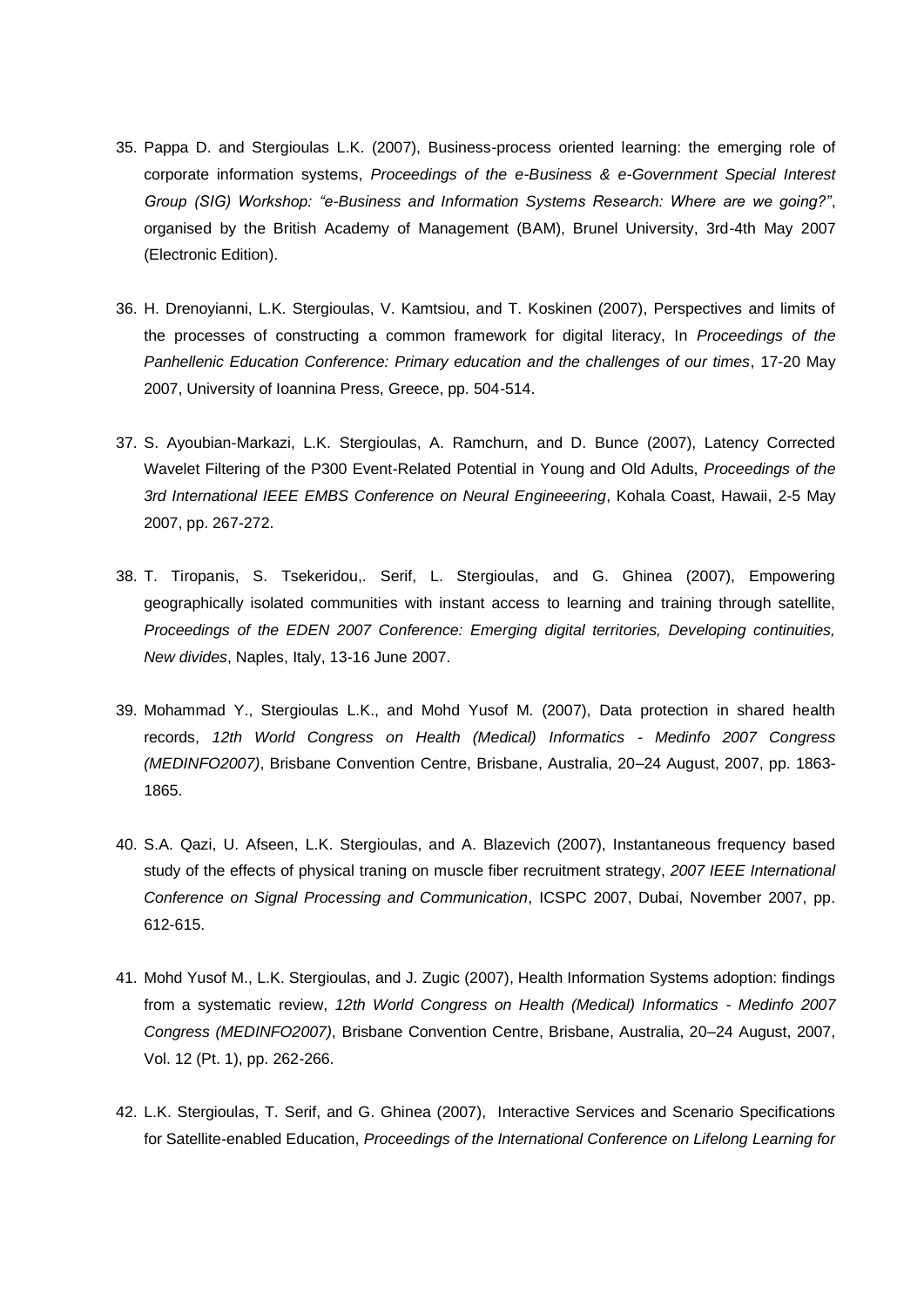*Rural Europe (RuraLEARN International Conference)*, Mesta, Chios, Greece, 24-27 June 2007, ISBN: 978-960-8339-25-1, pp. 273-284 (Invited paper).

- *43.* Valentina Dagienė, Helen Drenoyianni, Tatjana Jevsikova, Lampros Stergioulas (2007), Digital literacy in primary education ("Skaitmeninis raštingumas pradiniame ugdyme"), *VIII mokyklinės informatikos konferencijos pranešimai, 8th Biennial Conference of Lithuanian Computer Society (VIII Kompiuterininkų dienos 2007), Lithuanian Computer Society (LIKS),* Vilnius, Lithuania, pp. 163-171.
- 44. Pappa D. and Stergioulas L.K. (2007), An emerging paradigm for e-Health Lessons learnt from e-Government, *Proceedings of the 12th International Symposium for Health Information Management Research (ISHIMR 2007): From Research to Development to Implementation: Challenges in Health Informatics and Health Information Management*, Sheffield, UK, 18 to 20 July 2007.
- 45. A. Naseer and L.K. Stergioulas (2006), "A Taxonomy of HealthGrids and HealthGrid Resources". *Proceedings of the 11th International Symposium on Health Information Management Research (iSHIMR2006)*, Halifax, Canada, July 2006, pp. 93-99.
- 46. D. Pappa, L.K. Stergioulas, and P. Telonis (2006), "The management of medical knowledge: Coding and beyond", *Proceedings of the 11th International Symposium for Health Information Management Research (iSHIMR'06)*, Halifax, Nova Scotia, Canada July 14-16, 2006, pp. 156-164.
- 47. Serif, T., R. El-Haddadeh, Stergioulas, L., Ghinea, G., D. Rorris, N. Naoum, and C. Makropoulos (2006), Satellite-enabled Interactive Education: An evaluation of Satellite-based distance learning architectures and network interoperability. *Proceedings of the 2nd Institution of Engineering and Technology (IET) Multimedia Conference, Seminar on Digital Video Broadcasting over Satellite: Present and Future*, Savoy Place, London, UK, 28 November 2006, pp. 44-48.
- 48. [M. Mohd. Yusof,](http://www.informatik.uni-trier.de/~ley/db/indices/a-tree/y/Yusof:Maryati_Mohd=.html) [R.J. Paul,](http://www.informatik.uni-trier.de/~ley/db/indices/a-tree/p/Paul:Ray_J=.html) and L. K. Stergioulas (2006), Towards a Framework for Health Information Systems Evaluation, Proceedings of the 39th Annual Hawaii International Conference on System Sciences (HICSS'06), Track 5, art. No. 1579480, Hawai, January 2006, Electronic Edition. (Best paper award).
- 49. L.K. Stergioulas, V. Kamtsiou, D. Pappa, and Ambjorn Naeve (2006), A foresight study of technology-enhanced professional learning in Europe, *Proceedings of the IFIP WG 3.1, 3.3, & 3.5 Joint Conference "Imagining the future for ICT and Education",* organised by the International Federation for Information Processing (IFIP), Ålesund, Norway, 26th-30th June 2006, Electronic CD-ROM Edition, 15 pages.
- 50. A. Naseer and L.K. Stergioulas (2006), "Integrating Grid and Web Services: A Critical Assessment of Methods and Implications to Resource Discovery". *Proceedings of the 2nd Workshop on Innovations in Web Infrastructure, 15th International World-Wide Web Conference (WWW2006*), Workshop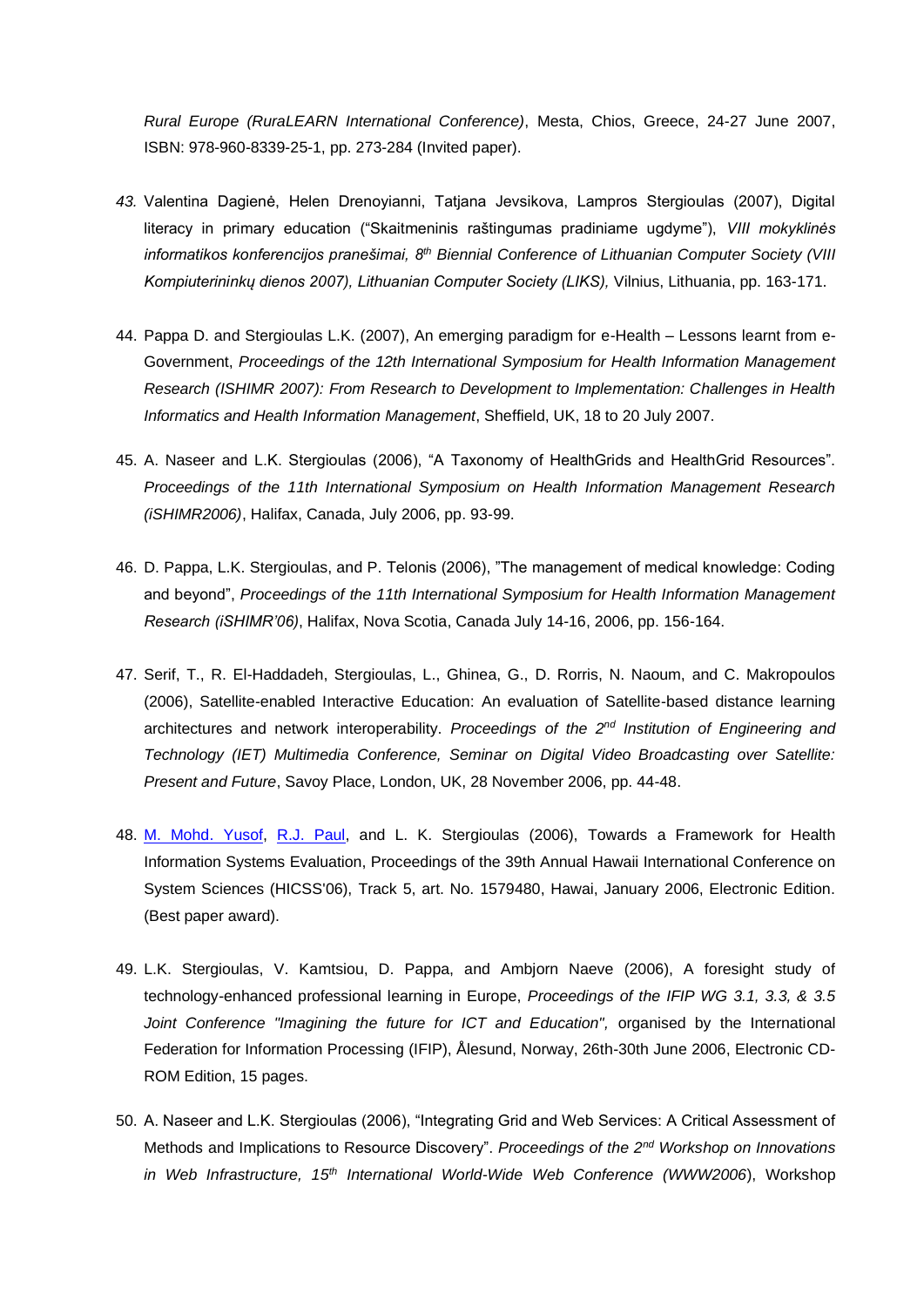Proceedings & Electronic Edition of WWW2006 Proceedings, Edinburgh, Scotland, 20-25 May 2006, ISBN 085432 853X, (7 pages).

- 51. Vana Kamtsiou, Tapio Koskinen, Ambjörn Naeve, Dimitra Pappa, and Lampros K. Stergioulas (2006), A Glimpse at the Future of Technology Enhanced-Professional Learning: Trends, Scenarios and Visions. In E. Tomadaki and P. Scott (Eds.): *Innovative Approaches for Learning and Knowledge Sharing*, EC-TEL 2006 Workshops Proceedings, 1st European Conference of Technology Enhanced Learning, CEUR, ISSN 1613-0073, Vol. 213, pp. 39-52, 2006, (selected as one of eight best papers).
- 52. S. Ayoubian-Markazi, S. Qazi, L.K. Stergioulas (2006), A. Ramchun, and D. Bunce, Wavelet Filtering of the P300 Components in Evoked Related Potentials, *Proceedings of the 28th Annual International Conference of the IEEE Engineering in Medicine and Biology Society* (EMBC'06 - IEEE EMBS 2006), August 30 - September 3, 2006, New York City, New York, USA, ISBN: 14244-0033-3, pp. 1719-1722.
- 53. Serif, T., Stergioulas, L., Ghinea, G., M. Moatsos, C. Makropoulos, S. Tsekeridou, and T. Tiropanis (2006), Satellite enabled interactive education: Scenarios and Systems Architectures, *Proceedings of the 1st European Conference of Technology Enhanced Learning*, Crete, Greece, CEUR, ISSN 1613-0073, Vol. 213, pp. 39-52, 2006.
- 54. [Vana Kamtsiou,](http://www.informatik.uni-trier.de/~ley/db/indices/a-tree/k/Kamtsiou:Vana.html) [Ambjörn Naeve,](http://www.informatik.uni-trier.de/~ley/db/indices/a-tree/n/Naeve:Ambj=ouml=rn.html) Lampros K. Stergioulas, [Dimitra Pappa](http://www.informatik.uni-trier.de/~ley/db/indices/a-tree/p/Pappa:Dimitra.html) (2006): Future Visions of Technology-Enhanced Professional Learning. *Proceedings of the International Conference on Advanced Learning Technologies (ICALT 2006)*, Kerkrade, The Netherlands, July 5-7, 2006, pp. 542-543.
- 55. A. Naseer and L.K. Stergioulas (2006), "Discovering HealthGrid Services", *Proceedings of the IEEE International Conference on Services Computing (IEEE SCC 2006)*,, Chicago, USA, September 2006, pp. 301-306.
- 56. D. Pappa and L.K. Stergioulas (2006), G2C AND C2G: Emerging Principles & Architectures in e-Government and e-Participation, *CD-ROM Proceedings of the eGovernment Workshop 2006 (eGOV06)*, London, September 11, 2006, Electronic Edition, British Computer Society, ISBN: 1-902316-47-9, No. 603.
- 57. S. Tsekeridou, T. Tiropanis, D. Rorris, C. Makropoulos, T. Serif, L. Stergioulas, Satellite-enabled Educational Service Requirements Analysis based on User Feedback, *Proceedings of the 2nd International ELeGI Conference*, electronic edition, Barcelona, Spain, 24 October 2006.
- 58. S.A. Qazi, L. K. Stergioulas (2006), Blind Interference Reduction in Wigner Distributions using the Fractional Fourier transform, *Proceedings of 5th International Symposium on Communication*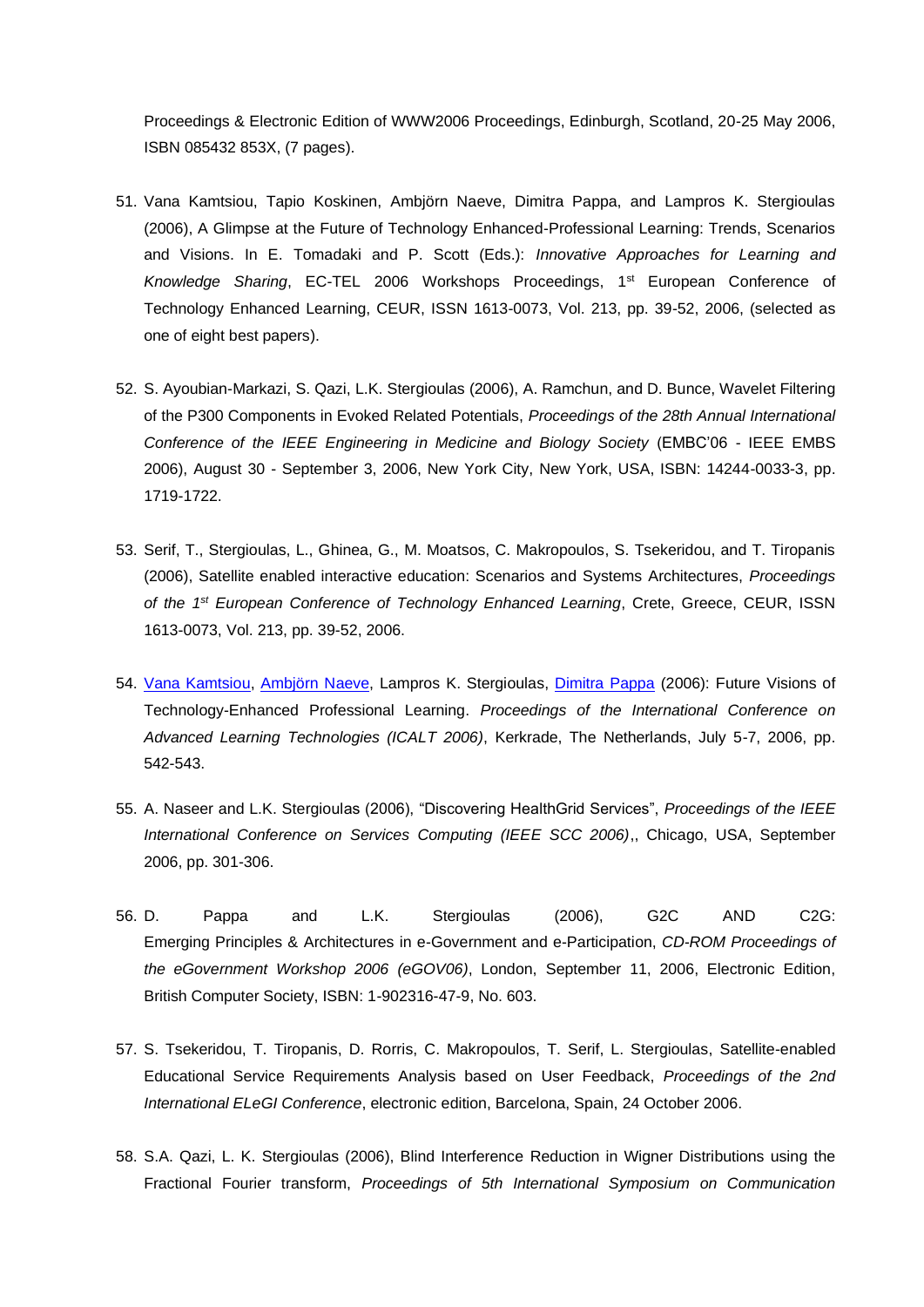*Systems, Networking and Digital Signal Processing* (CSNDSP2006), Patras, Greece, 19-21 July 2006, pp. 718-721.

- 59. A. Georgakis, S. A. Qazi and L. K. Stergioulas (2006), Detection and Elimination of Interference Terms in the Wigner Distribution, *Proceedings of 5th International Symposium on Communication Systems, Networking and Digital Signal Processing* (CSNDSP2006), Patras, Greece, 19-21 July 2006, pp. 735-738.
- 60. Pappa D. and Stergioulas L. (2005), "Joined-up Government: Current Trends and Applications in e-Government and eHealth", Proceedings of the 5th International Business Information Management Association Conference (IBIMA 2005): Internet and Information Technology in Modern Organisations: Challenges & Answers, Cairo Egypt, December 13 - 15, 2005, pp. 752-758.
- 61. S. Ayoubian, S. Qazi, and L.K. Stergioulas (2005), A Study of Change Blindness EEG Synchronisation using Wavelet Coherence Analysis, *Proceedings of the 27th Annual International Conference of the IEEE Engineering in Medicine and Biology Society (IEEE EMBC '05)*, Shanghai, China, 2005, pp. 165-169.
- 62. V. Kamtsiou, T. Koskinen and L.K. Stergioulas, (2005), A roadmapping framework for technologyenhanced professional training, *Proceedings of the 8th IFIP World Conference on Computers in Education (WCCE 2005)*, Cape Town, South Africa, 4-7 July 2005, Electronic CD-ROM Edition, 8 pages.
- 63. D. Pappa, P. Telonis, and L.K. Stergioulas (2005), Management of medicines information for patient safety, *Proceedings of the 10th International Symposium for Health Information Management Research (iSHIMR 05),* Thessaloniki, Greece, 22-24 September 2005, pp. 144-150.
- 64. Gandecha R, Pappa D, Stergioulas L, and Telonis P (2005), The need for integration of medicines information, *Proceedings of the TeleMed & eHealth '05 Conference: Meeting Healthcare Challenges*, The Royal Society of Medicine, London, UK, November 28-29 2005, pp. 82-83.
- 65. Gandecha R, Pappa D, Stergioulas L, and Telonis P (2005), The future of PharmaGrid development, *Proceedings of the TeleMed & eHealth '05 Conference: Meeting Healthcare Challenges*, The Royal Society of Medicine, London, UK, November 28-29 2005, pp. 84-85.
- 66. A. Georgakis, M. Reyhani, and L.K. Stergioulas (2005), A comparative study of energetic Cohen's class distributions in time-frequency low-pass filtering, *Proceedings of the Applied Electronics 2005 Conference*, Czech Republic, September 2005, pp. 113-117.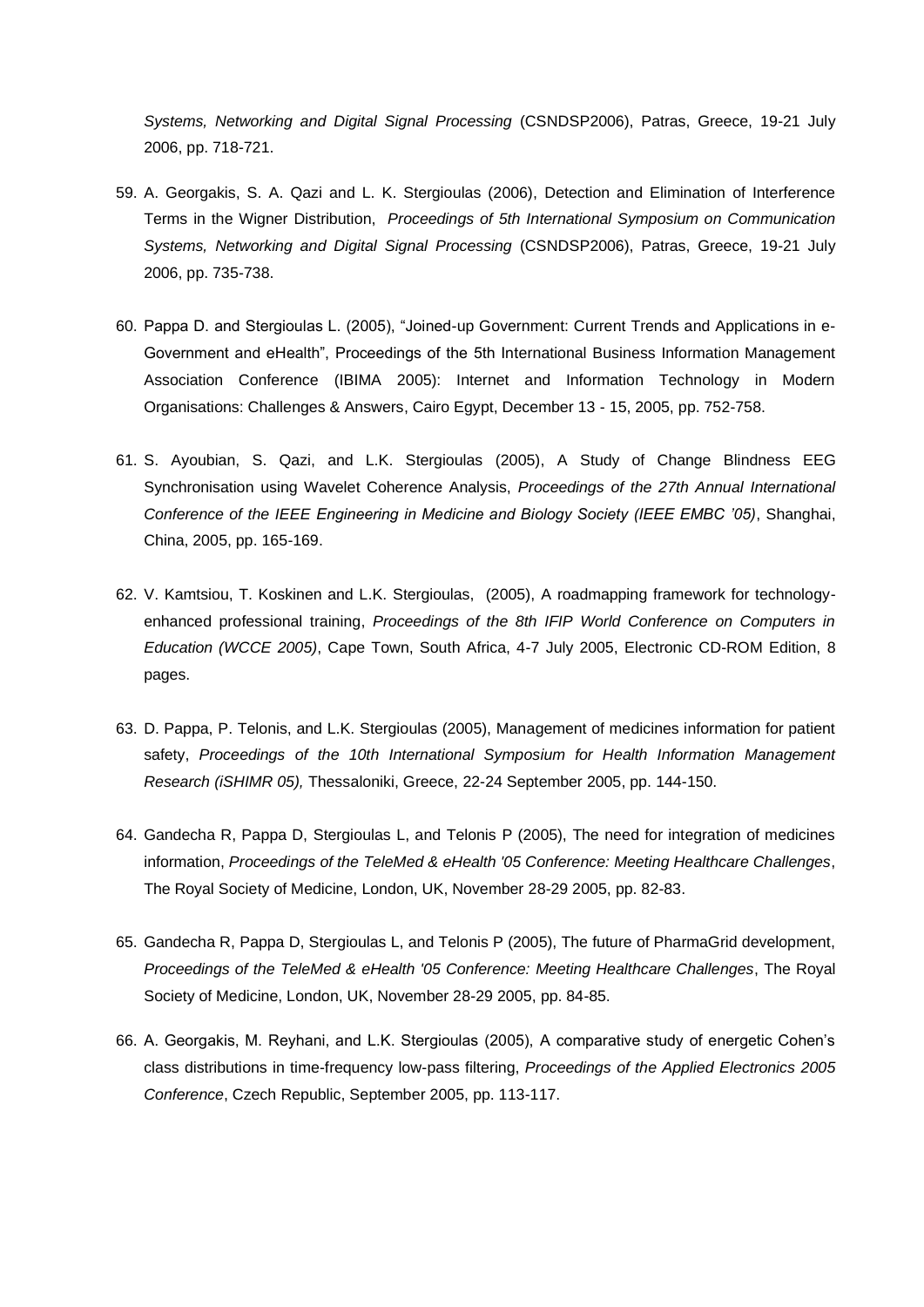- 67. S. Qazi, and L.K. Stergioulas (2005), Analysis and classification of visual ERPs using the cross-Wigner distribution, *Proceedings of the Applied Electronics 2005 Conference*, Czech Republic, September 2005, pp. 277-280.
- 68. S. Ayoubian, S.A. Qazi, and L.K. Stergioulas (2005), Time-frequency and time-frequency coherence correlates of change blindness using Wigner distributions, In S. Hamodrakas,E. Venturino, Ph. Anninos, M. Gyllenberg, F. Severcan, and A. Lazakidou (Eds.), *Proceedings of the International Conference on Biophysics and Bioengineering '05 (BIO '05)*, Electronic CD-ROM Edition, Athens, July 2005, Nr: 506-170.
- 69. Serafeim Fragos, Lampros K. Stergioulas, and Reshma Gandecha (2005), Audit-based modelling of the decision-making process in management and accounting using sensitivity analysis, *Proceedings of the Hawaii International Conference on System Sciences (HICSS 2005)*, Electronic Edition, Track 3, Hawaii, USA, 2005.
- 70. Papazafeiropoulou, A., Gandecha, R., Stergioulas, L.K. (2005) "Interpretive Flexibility along the Innovation Decision Process of the UK NHS Care Records Service (NCRS). Insights from a Local Implementation Case Study", *Proceedings of the 13th European Conference on Information Systems (ECIS 2005)*, Electronic Edition, May 26-28, Regensburg, Germany, 2005, 10 pages.
- 71. C. Atkinson, R. Gandecha, and L.K. Stergioulas (2004), A Framework for the Deployment of Emergency Virtual Cards within the European trans-National Health Care Records Service (EtNHCRS) Hyper Actor Network, *CD-ROM Proceedings of the European and Mediterranean Conference on Information Systems (EMCIS) 2004,* 25-27 July, Tunis, Tunisia, Editors: Zahir Irani, Sarmad Alshawi & Omiros D. Sarikas, ISBN: 1-902316-40-1.
- 72. L.K. Stergioulas, C. Minetou, T. Koskinen, M. Klein, J. Dang, Y. Denual, V. Kamtsiou, and K. Makropoulos (2004), Roadmapping the E-Training Future for Europe, *Proceedings of the 10th International Conference on Technology Supported Learning & Training - OnlineEduca 2004,* 1-3 December 2004, Berlin, Electronic Edition, 5 pages.
- 73. L.K. Stergioulas, B. Simon, H. Ahmed, C.S. Xydeas, On-line evaluation of learning resources and brokerage systems in electronic educational markets, *Proceedings of the International Conference on Teaching and Learning in Higher Education (TLHE 2004)*, Singapore, December 2004, pp.328- 333.
- 74. S.A. Qazi and L.K. Stergioulas (2004), Nested Wigner distributions and their application to signal separation, *Proceedings of the 4th International Symposium on Communication Systems, Networks and Digital Signal Processing*, The University of Newcastle upon Tyne, UK, July 2004, pp. 533-536.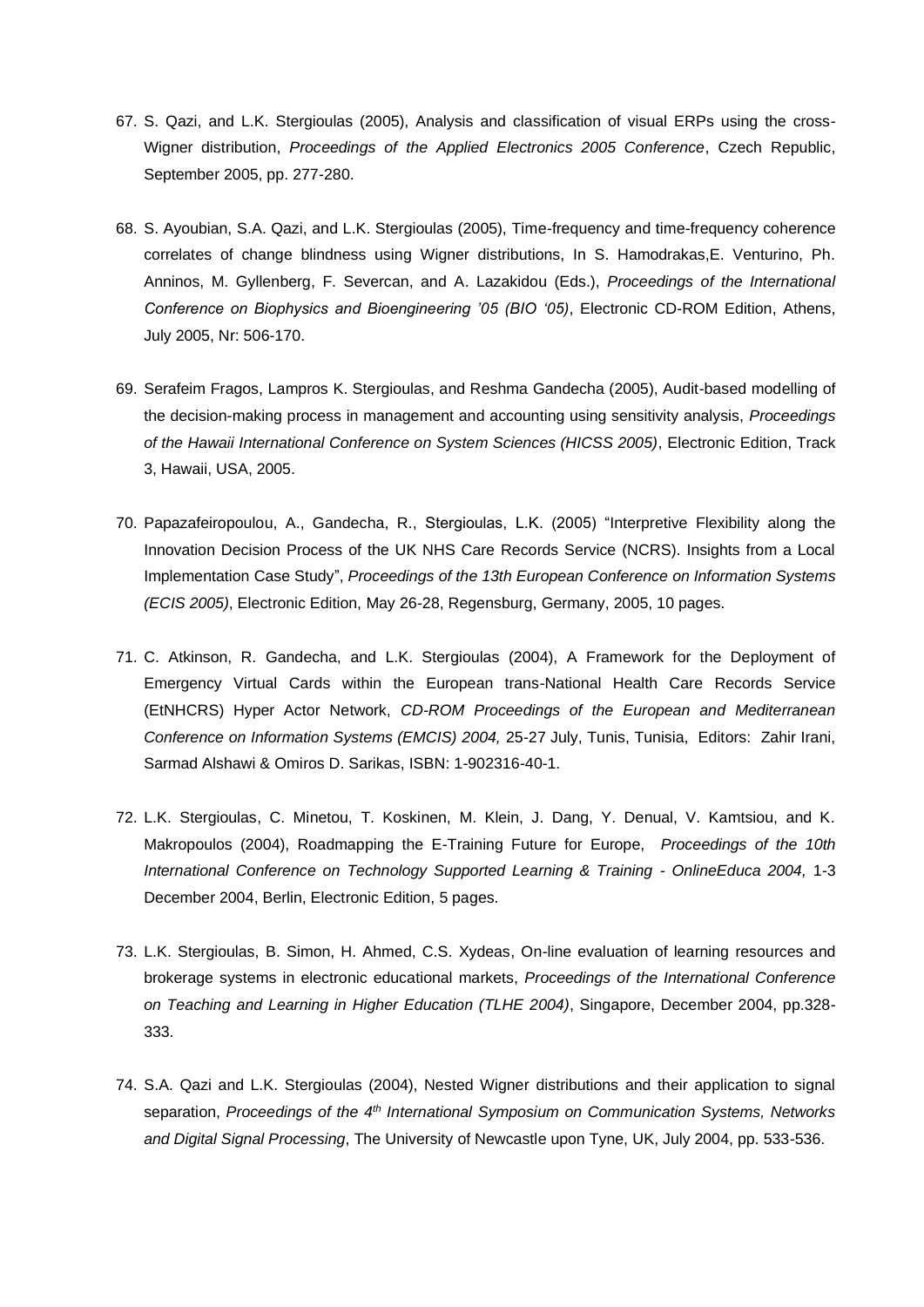- 75. S.A. Qazi and L.K. Stergioulas (2004), First-order nested Wigner distributions for tone estimation and signal separation, *Proceedings of the Annual London Conference on Communication (London Communications Symposium – LCS2004)*, University College London, UK, September 2004, pp. 17- 20.
- 76. L.K. Stergioulas, C. Minetou, T. Koskinen, M. Klein, J. Dang, Y. Denual, V. Kamtsiou, and K. Makropoulos (2004), A Roadmap for the future of e-Training and e-Learning Technologies in Europe, *Proceedings of the 4th IEEE International Conference on Advanced Learning Technologies (ICALT 2004)*, Finland, August 2004, pp. 460-464.
- 77. S.A. Qazi and L.K. Stergioulas (2004), First-order nested Wigner distributions for tone estimation and signal separation, *Proceedings of the International Symposium on Applied Electronics (AE 2004)*, University of West Bohemia, Czech Republic, September 2004, pp. 182-185.
- 78. S. Fragos, T. Mitchell, S. Chen and L.K. Stergioulas (2004), Automatic classification of learners' cognitive styles using navigation data in educational hypermedia, *Proceedings of the International Conference on Education and Information Systems: Technologies and Applications (EISTA 2004)*, Florida, USA, July 2004, pp. 435-440.
- 79. L.K. Stergioulas, H. Ahmed, C.S. Xydeas, and B. Simon (2003), Total quality management for electronic educational markets, *Proceedings of the 3rd IEEE International Conference on Advanced Learning Technologies (ICALT 2003)*, Athens, July 2003, pp. 160-164.
- 80. L.K. Stergioulas, V.S. Vassiliadis, and A. Vourdas (2002), "Robust and optimal design of arbitrary quantum states in terms of a few coherent states", *Proceedings of the 6th International Wigner Symposium*, Bogazici University Press, Vol. 1, pp. 169-176, 2002.
- 81. A. Georgakis and L.K. Stergioulas (2002), "An automatic time-frequency algorithm for accurate recovery of signals with stationarities in noise", *Proceedings of the International Conference in Communication Systems, Networks and Digital Signal Processing (CSNDSP'02),* Sheffield Hallam University Press, 2002, pp. 50-53, (voted one of five "Best Papers" at the same conference).
- 82. Georgakis and L.K. Stergioulas (2002), "Performance evaluation of time-frequency filtering schemes for de-noising sharp pulses", *Proceedings of the Second International Conference on Mathematics in Communications, (IMA),* pp. 1-7, December 2002.
- 83. L. K. Stergioulas, D. Bentley, A. Jones, M. Reoullas, C. S. Xydeas, and P. Youell (2002), "Accurate classification of pain EEG signals by means of LVQ clustering of multiband coherence strengths", accepted for publication in *9 th International Workshop on Systems, Signal and Image Processing, (IWSSIP 2002),* November 2002.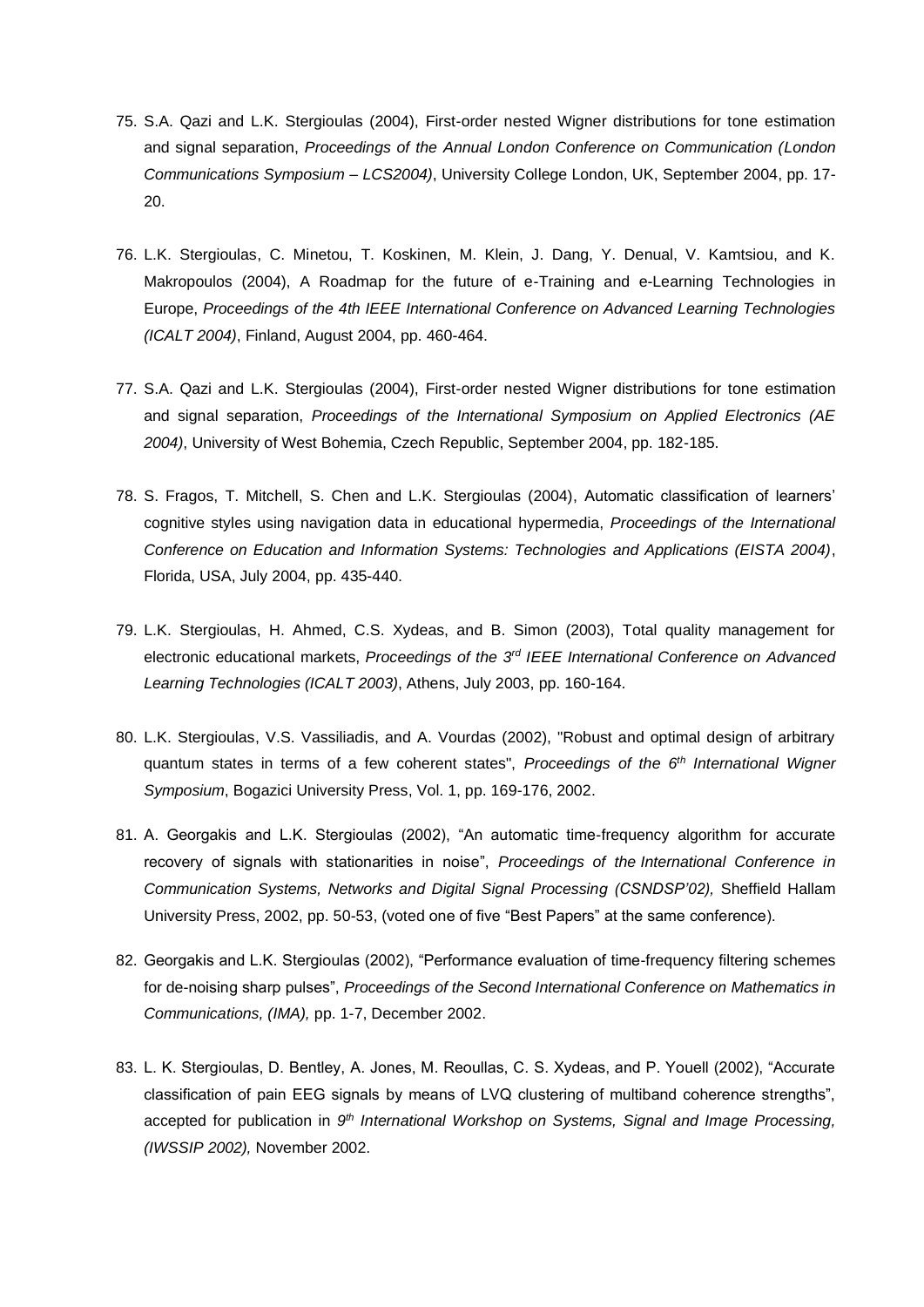- 84. A. Georgakis, L.K. Stergioulas, and G.Giakas (2002), "Accurate measurement of impact accelerations using an automatic time-frequency filtering algorithm", *Proceedings of the 16th International EURASIP Conference (BIOSIGNAL 2002),* Vutium Press, 2002, pp. 39-41.
- 85. L. K. Stergioulas, M. Reoullas, C. S. Xydeas, E. Baltas, D. Bentley, P. Youell, and A. Jones (2002), "Coherence Pattern Classification Using LVQs for Pain Detection", *Proceedings of the 16th International EURASIP Conference (BIOSIGNAL 2002),* Vutium Press*,* 2002, pp. 56-58.
- 86. A. Georgakis, L.K. Stergioulas, and G.Giakas (2002), "Analysis of EMG signals during Isometric Contraction of the quadriceps muscles using Instantaneous Frequency", *Proceedings of the 16th International EURASIP Conference (BIOSIGNAL 2002),* Vutium Press, 2002, pp. 156-158.
- *87.* L.K. Stergioulas, H. Ahmed, and C.S. Xydeas (2002), "Web-enabled evaluation of e-Learning", *Proceedings of the International Conference on Engineering Education (ICEE 2002),* Electronic CD-ROM Edition, 2002, 7 pages.
- *88.* Bernd Simon, L.K. Stergioulas, H. Ahmed, and C.S. Xydeas (2002), "Design and Evaluation of Electronic Educational Markets from a Total Quality Management perspective", *Proceedings of the International Conference on Engineering Education (ICEE 2002),* Electronic CD-ROM Edition, 2002, 6 pages.
- 89. A. Georgakis, M. Reoullas, L. K. Stergioulas, C. S. Xydeas, D. Bentley, A. Jones and P. Youell (2002), "Analysis of pain EEG signals using average inter-channel coherence", *Proceedings of the 2nd European Medical & Biological Engineering Conference (EMBEC'02),* Vol. 1, 2002, pp. 434-435.
- 90. A. Georgakis, L.K. Stergioulas, and G.Giakas (2002), "A robust frequency measure based on the averaged instantaneous frequency for EMG signal analysis", *Proceedings of the 2nd European Medical & Biological Engineering Conference (EMBEC'02),* 2002, Vol. 1, pp. 398-399.
- *91.* E. Baltas, D. Bentley, A. Jones, M. Reoullas, L. K. Stergioulas, C. S. Xydeas, and P. Youell (2002), "An LVQ Classifier of EEG Coherence Patterns for Pain Detection", *Proceedings of the International Conference in Communication Systems, Networks and Digital Signal Processing (CSNDSP'02),*  Sheffield Hallam University Press, 2002, pp. 248-251.
- 92. L.K. Stergioulas and A. Vourdas (2002), "The Bargmann analytic representation in time-frequency signal analysis", *Proceedings of the International Conference in Communication Systems, Networks and Digital Signal Processing (CSNDSP'02),* Sheffield Hallam University Press, 2002, pp. 252-255.
- 93. G.Giakas, A. Georgakis and L.K. Stergioulas (2002), "Analysis of fatigue using the EMG instantaneous frequency of the quadriceps muscles", *Proceedings of the 10th International Congress of Physical Education and Sport,* 2002, pp.186-188.